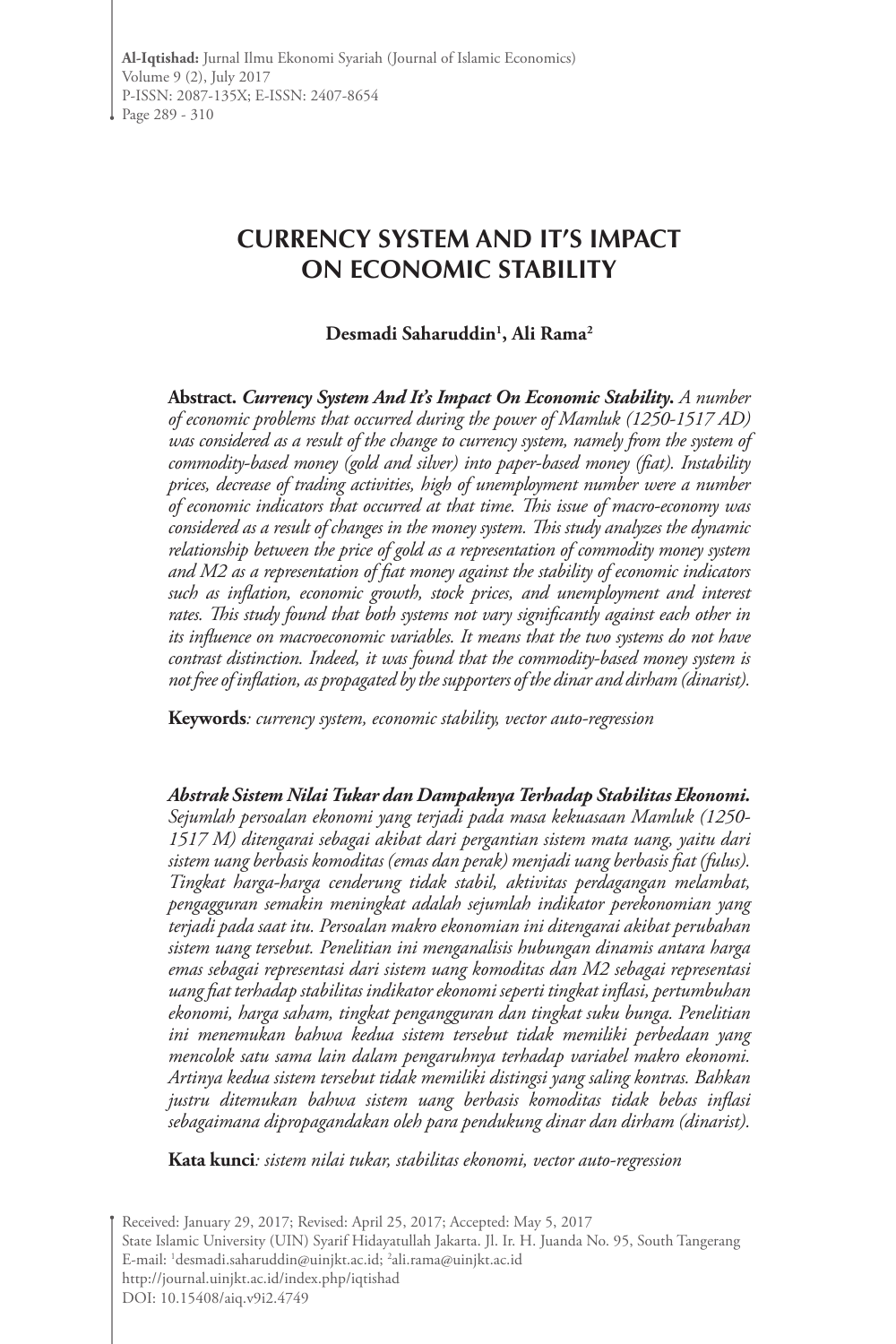## **Introduction**

The Mamluk dynasty, who ruled in Egypt, Syria, and *Hijaz* from 1250 to 1517 AD, kept a lot of historical records about currency system. The historical record on this subject appeared in al-Maqrizi various reviews (1366-1441 / 766- 845) in his various books such as *Ighasah al-Ummah bi Kashfi al-Gummah, al-Suluk li Ma'rifati Duwal al-Muluk*, and *al -Mawa'iz wa al-I'tibar.* All of those various notes have become important references for the experts today. The fundamental problem in currency system during the Mamluk reign was the inflation in various sectors of economy. Inflation included the increase of prices of staple food, the increase of production costs, the increase of transportation costs, and so forth. This prices increase has resulted in hunger everywhere, even caused many people death (Al-Maqrizi, 1997). This situation showed that inflation in the era of Mamluk was very severe. The severity exceeded inflation in Asia in 1997-1998, wherein the public at that time faced the price increases that go beyond reasonable limits, but did not caused people death.

The problem of inflation in the era of Mamluk had gained enormous highlight from the experts due to this issue become a measure of the weakness of currency system at that time. Experts provide important notes that the inflation problem is characterized by the dominance of money currency, wherein the currency which made of copper has been overused. It supposed only to be used for small transactions afterwards the situation has changed drastically. Sanusi (2001) said that the sharia has placed gold and silver in a prominent position in its monetary system.

The excessive use of money currency has resulted in a shift in the use of currency of dinar and dirham currency to money currency. This situation illustrates that bad currency had controlled good currency, which specifically called as bad money drives out good money. Söderberg (2004) in a study entitled Prices in the Medieval Near East and Europe corroborate the existence of these events. He argued that the prices, which depend on dinar and dirham in medieval always flared up and often experience uncertainty. The uncertainty has made new power gap in money currency.

However, the fall of currency system in the reign of Mamluk was still questionable whether it simply because of intention in the system of administration, or because of natural changes in the availability of raw materials currencies. Allouche (1994) in a study entitled Mamluk Economics: A Study and Translation of Al-Maqrizi's Ighathah replied that the issue was a deliberate action that has been done in monetary administration during Mamluk reign. There were three forms of intentional actions which Allouche conclude interrelated, the first was the malignance in government administration (*al-khaththath al-sulthaniyyah* region) and bribery in the appointment of public office (*al-manashib bi al-risywah*), such as in ministerial position, judges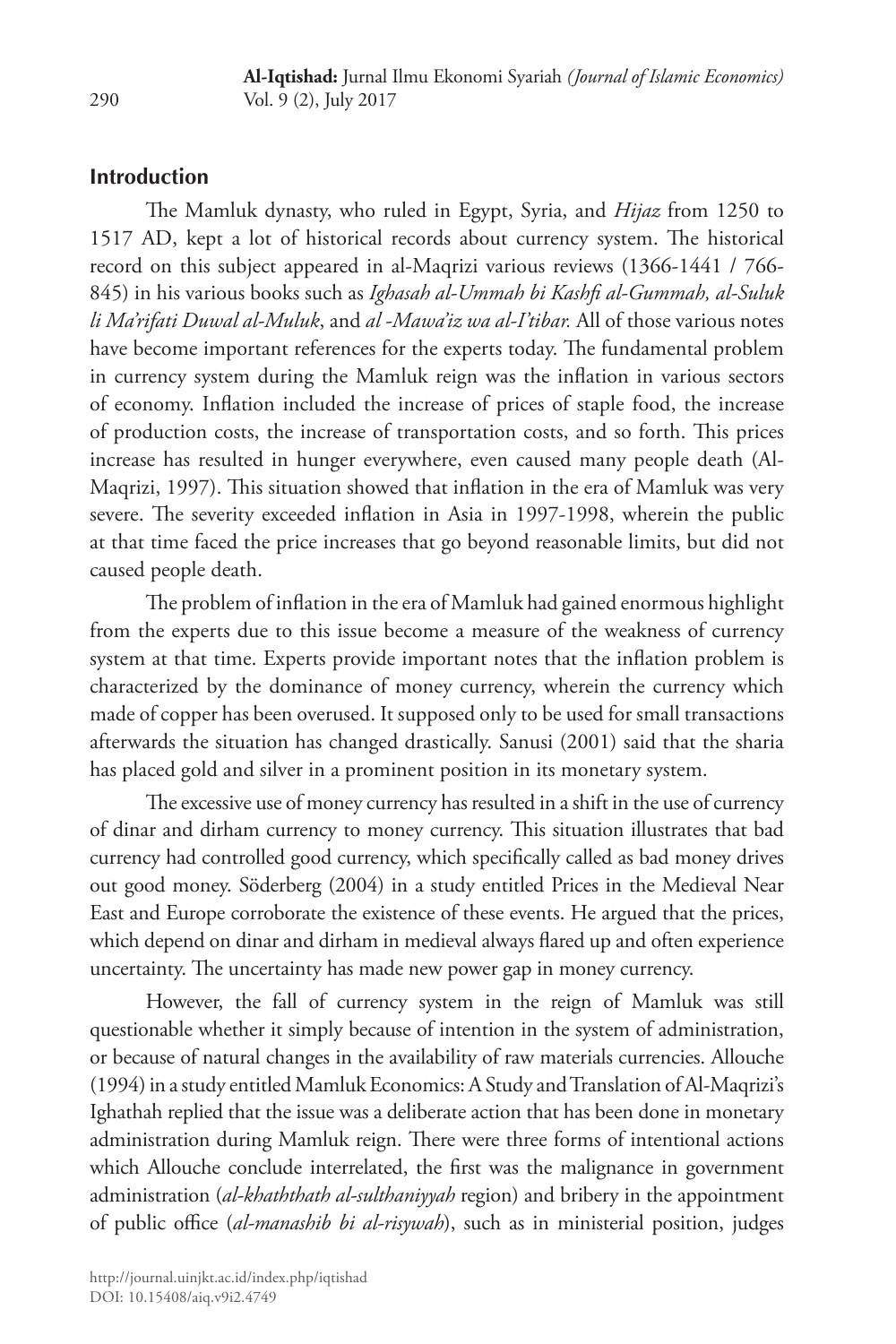position, governor position, *muhtasib* position, and others, in which is not possible for a person to get important position except with money. This bribery behavior resulted in corrupt mentality of the officials, which only utilizes the state affairs for private interests. And then arouse the policy forms that were not oriented to the interests of public and the development of broader economy. As a result, the state expenditures became overused and not balanced with the ability of state budgeting.

The second was the excessive of tax increases (*ghala 'al-awthan*). This happened because the government aware that the income of the state was very small. This tax increase was extremely forced so that it troubled public which the majority was farmers. This fairly high increase in taxes caused the higher price of agricultural inputs, including the cost of land rental. Farmers were getting more suffered they refused to do the production. They chose to leave their homes, and did not want to growing crops anymore.The third was the increase of money currency circulation (*riwaj al-fulus*). The policy of money currency determination as the main currency was based on the will of officials who wanted to spend state money for personal and group interests. This is very possible to carry on due to the money currency was made of copper which very easy to made (Al-Maqrizi, 1956). This massive money printing has resulted in the fluctuation of inflation during Mamluk reign. Therefore, the amount of excess money in means that the exceed of production of goods and services has led to an increase in prices or usually referred as inflation.

Three points of Allouche (1994) reviews was based on the findings of testimonies written by al-Maqrizi (1366-1441/766-845). Based on these three reviews, Allouche (1994) concluded that the change in currency system in the era of Mamluk, from dinar and dirham to money currency, was caused by the government deliberately printing money excessively. However, in a variety of data seems that the change in the currency system was not solely caused by the intention of Mamluk government monetary administration, but also caused by the limited amount of supplies of gold and silver. The limited number of gold and silver is hampering the printing of dinar and dirham currency, so it cannot balance the need for transactionbased on dinar and dirham. Thus, the change of currency system during that era was caused by the factor of limitation or inability supply of dinar and dirham to balance the needs of transaction. This became the flawless of currency system based on commodity such as gold and silver for some people (Dipraja, 2011).

The indication of this matter may be seen in three things among others: First, the dinar is often not used as a benchmark measurement of the price. It is characterized by the low volume usage of dinar currency when compared to dirham. Even the use volume of dinar currency is much lower than dirham. Second, the content of dinar and dirham are always changing (Al-Maqrizi, 1997). From year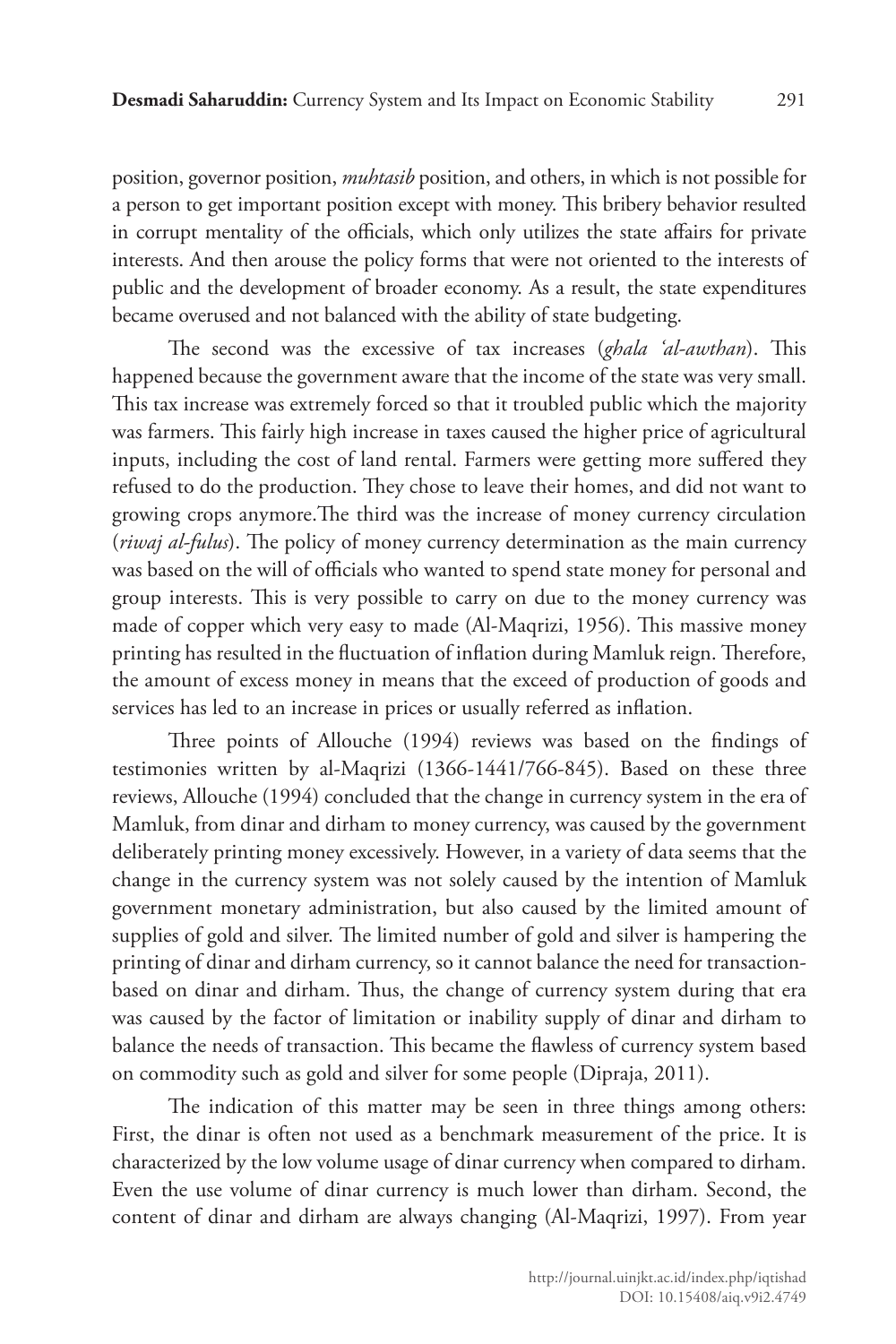to year the content of gold and silver in the precious metal is always decreased. Third, the printing of money currency was often done by Mamluk government in order to accelerate the fulfillment of public transaction (Al-Maqrizi, 1997). This government's actions further strengthen the indication of limited amount of gold and silver at that time. Such Data may be seen in the writings of the thinkers and historian who lived in Egypt in the 13th century to 15 AD.

If the existence of indications proved is true, then it may change the position of theory which says that the change in the currency system in the era of Mamluk, namely from the dinar and dirham to money currency, was caused by the intention of monetary administration of Mamluk reign to fulfill the ambitions of political and economic elites ruling the empire. Then such theory became weaker and cannot be used as opinion suppport. At the same time it may also reconstruct a view of the change in currency system power Mamluk era to the conclusion that changes in the currency system in the era of Mamluk, the currency of dinar and dirham to money currency, due to the limited amount of gold and silver (Hasan, 1999). Copper currency as money was an option in the middle of such limitations. Thus, if these assumptions proved to be true, then the dominance of copper currency money became a reflection of Mamluk government compulsion, as a result of the impossibility of running an ideal currency system.

Based on the above reviews that described about the history of currency system changed at the time of Mamluk from dinar and dirham currency system to money currency system, the study clasified two currency syestems. The first type of currency in this study is referred to commodity-based currencies (gold and silver) and the second type of the currency is called fiat currency (currency printed and endorsed by the government). This study did not focus on the study of the change of currency system during that time but try to contextualize the concepts and assumptions in the present time, namely how the impact of the use of both currency system, whether the currency of commodity-based or cash-based fiat and how it impacts macroeconomic stability. Thus, this study will use a number of macroeconomic variables as the indicators of economy stability. Indonesia is presented as a case study in this research.

# **Literature Review Monetary Theory: Commodity Money Vs Fiat Money**

Money is a means of payment which currently use for all buying and selling transactions, either directly or indirectly. The existence of money provides an alternative transaction which is easier than barter which inefficient and not suitable to use in modern times as it is today due to a consideration that the exchange rate is not balanced. The efficiency gained by using money as a means of payment will ultimately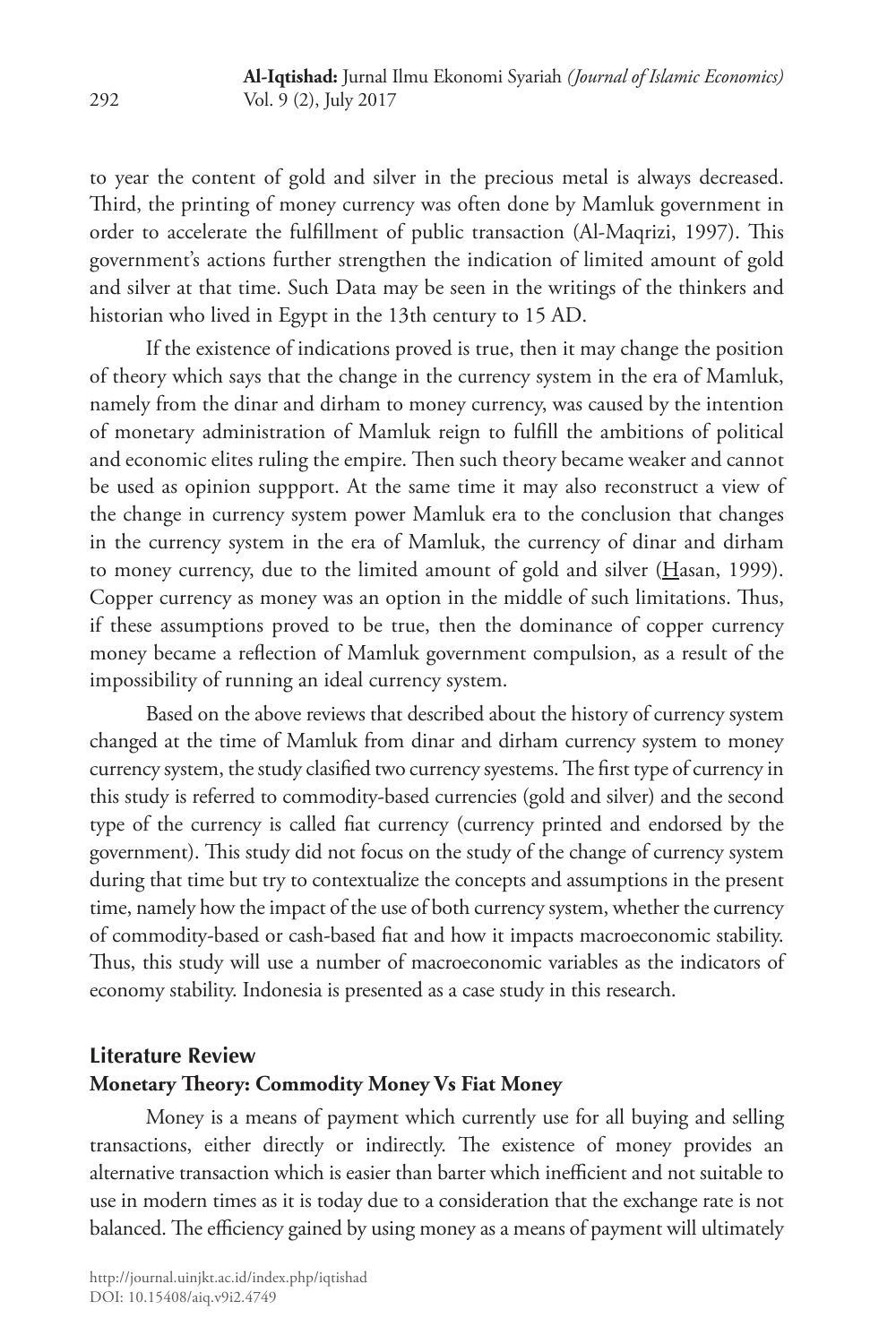boost the trade and the division of labor which would then increase the productivity and prosperity. Monetary theory relatively associated with money quantity theory of those who think that lots of factors which affect the value of money is money supply (quantity of money or the supply of money). The theory of money value discusses the financial issues related to money value. Value of money becomes the attention of the economists, due to the high or low of money value affects the economic activity. This is evidenced by there are many theories of money delivered by some experts.

According to the group of *Dinarist*, there is a causal relationship of money supply on the price level. This is similar to the monetarist argument that the inflation is a monetary phenomenon. The continuous increase in the money supply will lead to a decline in interest rates after the full-employment level of output is achieved. Furthermore during the interest rate remains positive, the money supply will continue to increase, in their environment, by default setting (Ibrahim, 2006).

The decline in interest rates will increase the bank lending activity. When bank loans increased, so did that happen to the money supply? The increase in money supply illustrates the decline in interest rates (Judisseno, 2005). Thus, this leads to a further expansion of the money supply. This clearly shows the reverse flow of causality of the interest rate on the money supply. Because the price of all items controlled, the increasing of money supply will lead to asset price bubbles as written in (c), which is the second source of instability (Insukindro, 1992).

Based on the above three causal relationships, Ibrahim (2006) then reiterated that the *Dinarist* group view that fluctuations in the money supply as the main cause fluctuations for other variables. Fluctuations in variables such as real output (mainly the decrease), the level of prices, interest rates and asset prices are taken into account in almost all parts of variation in the money supply, made the money supply into the core variables as a determinant of other variables change.

On the other hand, many empirical studies have been done to show how the money supply affects macroeconomic variables. In Rama' research (2013), he argued that the West African Monetary Agency WAMA (2009) on its research by using basic statistical analysis of historical data for period 2002 to 2009 showed that the percentage increase in money supply is higher than the GDP growth rate. Moreover, in these studies it appears that the velocity of circulation of money declined in most countries during the study period. Relatively high rates of growth of liquidity and declining turnover showed an excess of liquidity in most economies, especially, in Gambia, Ghana, Guinea, Nigeria, Sierra Leone and Liberia. In addition, the growth in money supply has the effect of inflation in most countries, especially in Gambia and Guinea where the impact is so significant and moderate effect in Benin, Guinea Bissau, Mali, Ghana, Cape Verde and Liberia.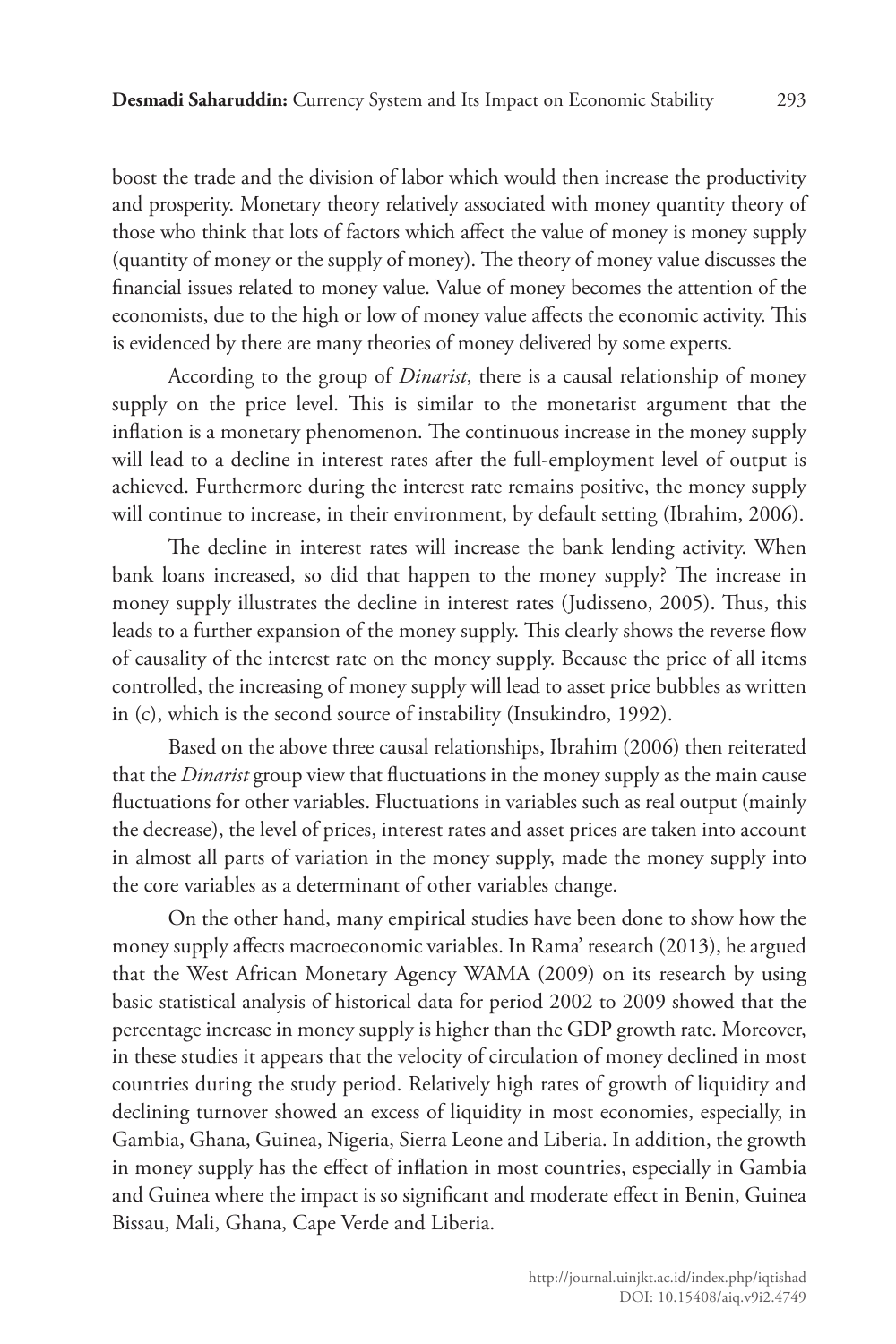Other studies on the relationship between money supply and macroeconomic variables were conducted by Ibrahim (2006). He examines the dynamics of Malaysia monetary in applied vector autoregressive (VAR) approach which preceded by a unit root and Co integration Test. He found that it clearly there is an important causal role of the money supply to other macro-economic variables. Money supply plays a causal role that is significant for other variables, including fluctuations in real output, the level of prices, interest rates and stock prices. While the test impulse response functions provide some evidence that monetary expansion is the cause of inflation. Finally he concluded that the concern of dinaris group about instability effects in the money supply is empirically proven. Viewed from the impact it was so great for the economy and other macro-economic variables, as a description of the failure of paper money (fiat money) which is very fragile because it did not propped up or supported on value commodities such as gold and silver. Paper money only supported by the laws that made by the government of a country. If the political and economic situation of the country is not stable, then the level of confidence in the currency will also decrease. The owners of money will be hilarious switch to another currency or commodities which considered more valued that makes the value of the currency slumped. It is the time we shall get back to the money syste, which has a standard or support of the value such as gold and silver. The use of money which supported on a commodity value of money will make it more valuable and not easily affected by inflation because it has a fixed standard of value. It means that by the resistance of commodity currencies (commodity money) against the inflation is expected to make the economy grow better and provide a positive effect on other macroeconomic variables.

This study analyzes the dynamic relationship between the price of gold as a proxy of the currency system based on commodities and M2 (amount of money supply) as a proxy of the system of fiat currencies with a number of macroeconomic indicators, such as inflation rate, economic growth, stock prices, unemployment and level of interest rate. This dynamic relationship will indicate whether the currency system has a dynamic effect on a number of macroeconomic variables. Thus, it can be concluded that the system of particular currency may affect macroeconomic stability.

### **Method**

This study analyzes the dynamic relationship between gold price (Ln gold) and M2 (Ln Fiat) against the level of inflation, the level of production, stock prices, unemployment rates and interest rates. Details of the research methodology used in this study are as follows: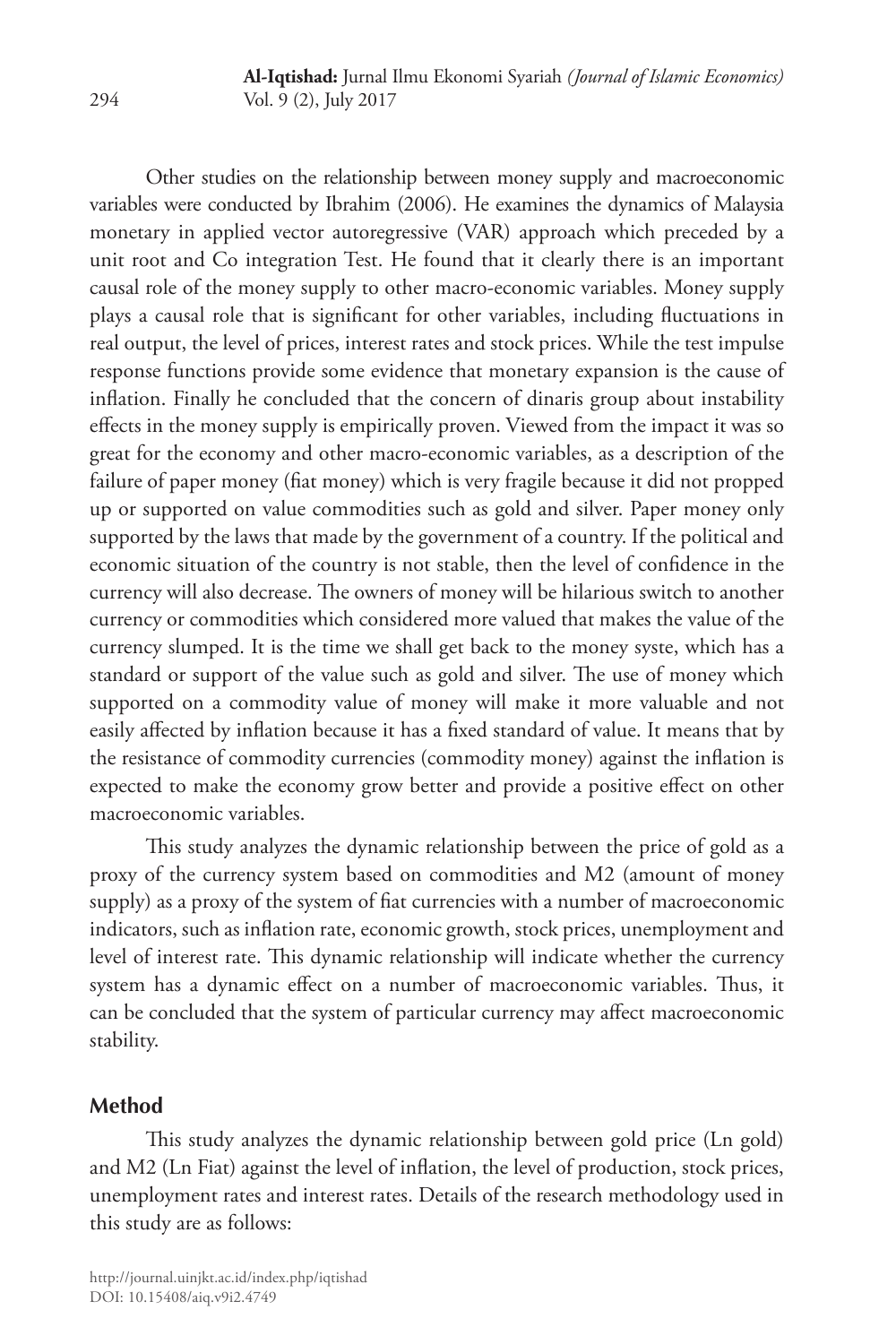This research is a quantitative research using a dynamic model, i.e. VAR to see the dynamic relationship between variables in the system. Type of data used is secondary data obtained from periodical publications of related institutions. This type of data is *time series* with monthly data from 2006 to 2014.

Types of data that are used to achieve the objectives of this research are gold price (Ln gold), M2 (Ln Fiat), the level of inflation (inflation), stock prices (Ln Shares), unemployment rates (unemployment) and interest rates (interest). Variable of stock prices is used as a proxy of commodity-based currency system. It is used because data of gold-based money cannot be found specifically the amount of gold used as a transaction in the economy. This variable data is obtained from the publication of gold price that is published in official in real time on the website of Antam. While M2 or the money supply in the economy is used as a proxy of the fiat money system (*fulus*). This variable data is obtained from the official website published by Bank of Indonesia periodically.

Furthermore, variables of inflation rate, production, stock prices, unemployment rates and interest rate become a representation of macroeconomic conditions. The dynamics of a number of macroeconomic variables are correlated with the gold price and the money supply. Variable of the inflation rate is obtained from official publication on the website of Bank of Indonesia periodically. While variable of the production is represented by industrial production index which data is taken from the website of Central Bureau of Statistics (BPS).Furthermore, the stock price as a representation of the company performance is obtained from publication data of yahoo finance.co.id. The data of unemployment rate as a proxy of social issues is taken from a monthly report issued by the Central Bureau of statistics (BPS) on its official website. Furthermore, the interest rate is the average of loan interest with 3 months tenor taken from publications issued by Bank of Indonesia on its official website.

This research uses vector auto regression (VAR) to see the dynamic relationships between the variables in the system. In addition, the study also uses the correlation analysis and Granger Causality to see the relationships between variables in the system. The main requirement in the analysis of VAR is to pass the stationarity data test to see whether there is a problem of *unit root*. Then, the co-integration test is done to see the long-term relationships between variables. Therefore, unit root test and co-integration test are conducted first in this data.

#### **Result and Discussion**

This study wants to see how the dynamic relationship between gold prices as a representation of the assumption of commodity-based money with a number of macroeconomic variables such as economic growth, inflation, stock prices, interest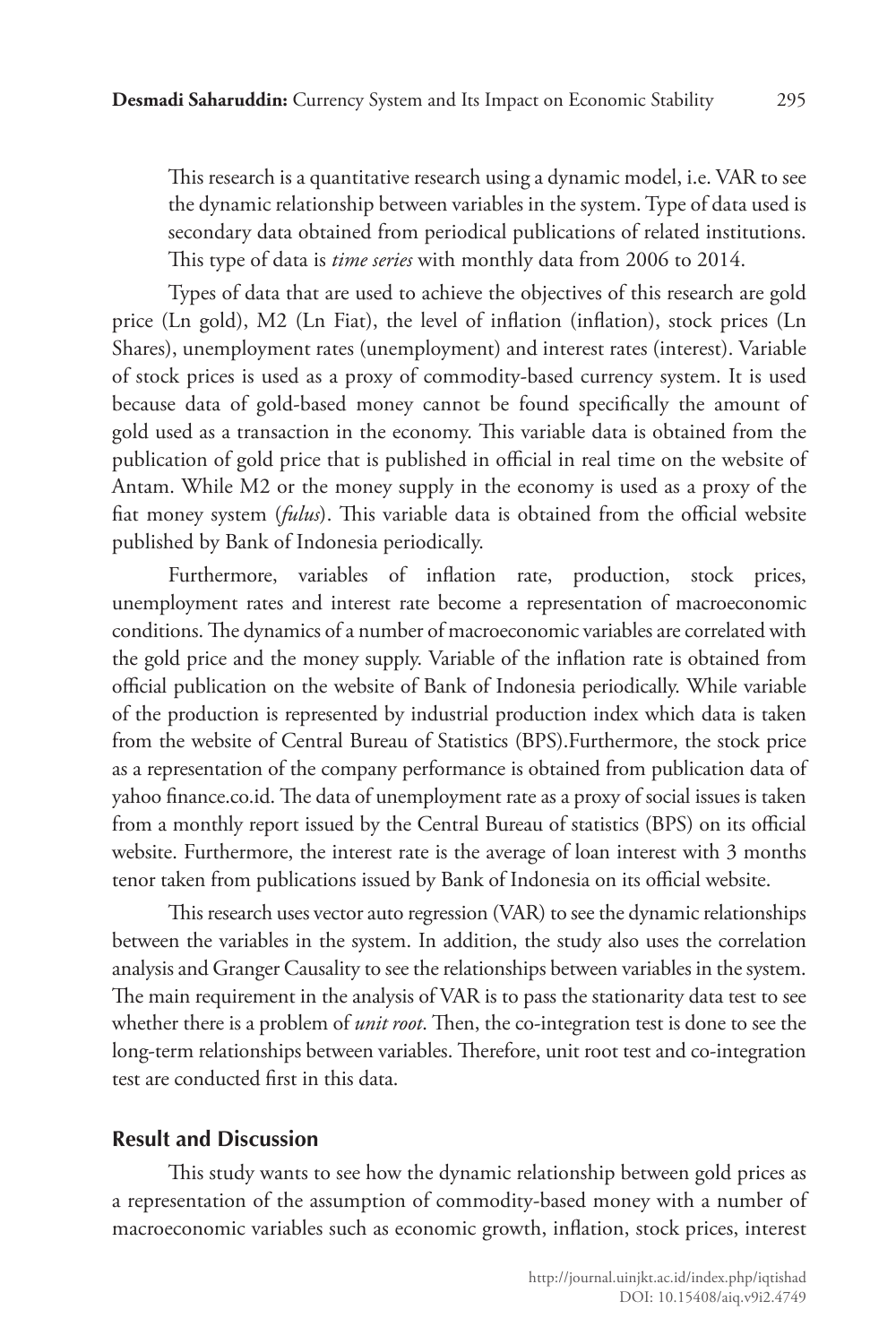rates and unemployment rates. Dynamic relationship patterns will show how variation of gold prices has an impact on the stability of macroeconomic variables. On the other hand, the study also compares the results of the dynamic relationship between the money supply (M2) as a representation of the fiat money (*fulus* money in Mamluk era) against a number of macroeconomic variables. This comparison gives pictures between two systems of these currencies, whether commodity-based money (gold) or fiat money (M2) gives effect to the dynamics of macroeconomic variables, such as economic growth, inflation, unemployment rates, interest rates, and stock prices. This study uses secondary data with monthly time series from 2006 - 2014.

A number of econometric analysis tool used to find the dynamic relationships between variables in the system. The root units and co-integration test will be performed first to notice any problems of the unit root and long-term relationships between the variables in the system. The first step in the formation of VAR model is doing a stationarity data test. According to Widarjono (2009), if data is stationary at the level, then it will use usual VAR models (unrestricted VAR). Conversely, if the data is not stationary at level but stationary at the level of differentiation, then it must test whether the data has a long term relationship or not by using a co-integration test. When there is co-integration on the model, the model used is Vector Error Correction Models (VECM). Stationarity data test uses unit root of Augmented Dickey-Fuller (ADF) and Phillip-Perron (PP).

| <b>Variables</b> |             | Level       | <b>Fist Difference</b> |              |  |
|------------------|-------------|-------------|------------------------|--------------|--|
|                  | <b>ADF</b>  | <b>PP</b>   | <b>ADF</b>             | <b>PP</b>    |  |
| LnGold           | $-0.02152$  | $-0.07356$  | $-9.22734*$            | $-9.22708*$  |  |
| LnFiat           | $-5.08950*$ | $-5.13186*$ | $-10.21611*$           | $-16.55801*$ |  |
| Inflation        | $-2.88655$  | $-2.33487$  | $-8.09380*$            | $-8.09380*$  |  |
| LnOutput         | $-2.99188$  | $-2.99188$  | $-11.70400*$           | $-11.92543*$ |  |
| LnStock          | $-2.41752$  | $-2.28963$  | $-7.32170*$            | $-7.32397*$  |  |
| Interest         | $-2.64452$  | $-1.85607$  | $-4.58954*$            | $-4.59258*$  |  |
| Unemployment     | $-0.41274$  | $-0.32399$  | $-6.82508*$            | $-7.08505*$  |  |

Table 1. The Result of Unit Root Test

Note: \*, \*\*, \*\* significant at each critical value of MacKinnon 1%, 5% and 10%. ADF and PP test are based on *trend* and *intercept*.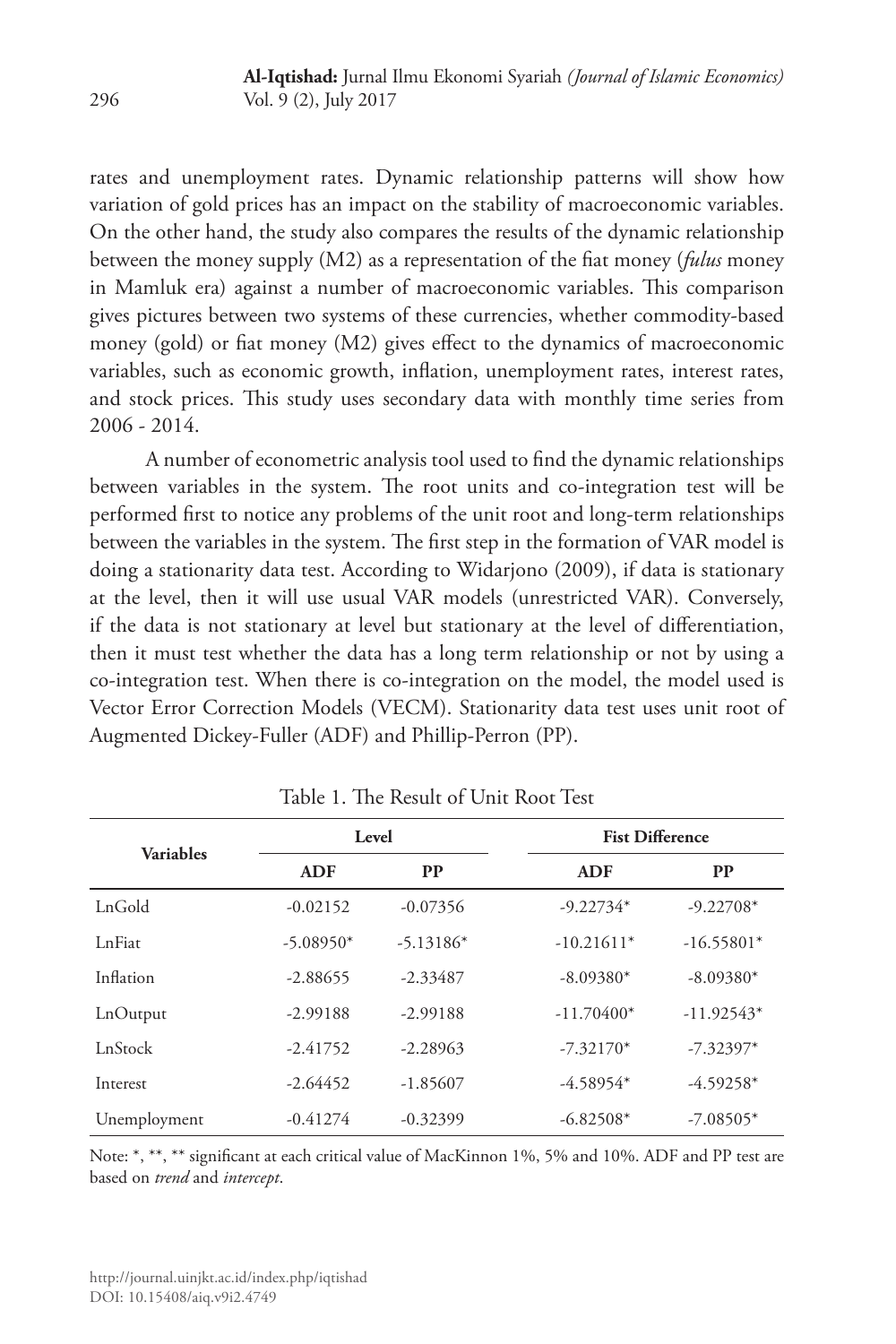The VAR method requires all variables in the systems for stationary. Therefore, the stationarity test should be done in advance on each variable. Unit root test is conducted to determine *time series* of stationarity data. Time series data is said to be stationer if average, variant and co-variant at every *lag* is the same in any time. If the time series data does not meet these criteria then the data is not stationary (Widarjono, 2009). If the time series data has a unit root then the data moves randomly (random walk) and data that is random walk is said to be not stationary.

To know time series of stationarity data there is used Augmented Dickey-Fuller (ADF) and Phillips-Perron (PP) test against all variables, i.e. gold price (Ln Gold), fiat money (Ln Fiat), Inflation, economic growth (Ln Output), stock prices (Ln Shares), unemployment rates (Unemployment) and interest rates (Interest).

Table 1 presents the results of ADF and PP test on the level and first difference over each variable in the system. Based on the ADF and PP unit root test, it shows that there is 1 variable that is stationary on the level while other variables are not stationary at level. Therefore, all variables are generally not stationary at level. Hence, all variables have a unit root at the level. However, all variables or series of stationary after been differentiated on the first order, I (1) mean all series integrates on first order. This indicates a possibility of long-term relationships between the variables in the system. If all series are stationary on the same order then co-integration test is conducted to see the long-term relationships between variables.

The regression using time series that are not stationary would most likely produce spurious regression (Granger and Newbold, 1974). Spurious regression occurs if coefficient of determination is high but the relationship between independent and dependent variable has no meaning, or statistically significant but do not have a logical theoretical framework. The relationship occurs between variables is only trend relationship, not an actual (Rama, 2013). To know whether the regression result is not spurious then it needs to run co-integration test as developed by Johansen and Julious.

Based on the unit root test results in Table 1, it is found out that all variables are stationary on the first order I (1). This condition allows doing co-integration test to find whether there is or no long term relationships of variables in the system. This research uses co-integration test, the procedure of Johansen, between variables. To know whether there is co-integration in the system, it is by calculating the maximum eigen value and trace statistics. If there is at least one *vector* of co-integration in system characterized by the value of maximum egen value and trace statistic is greater than the value of its statistics, then there is co-integration.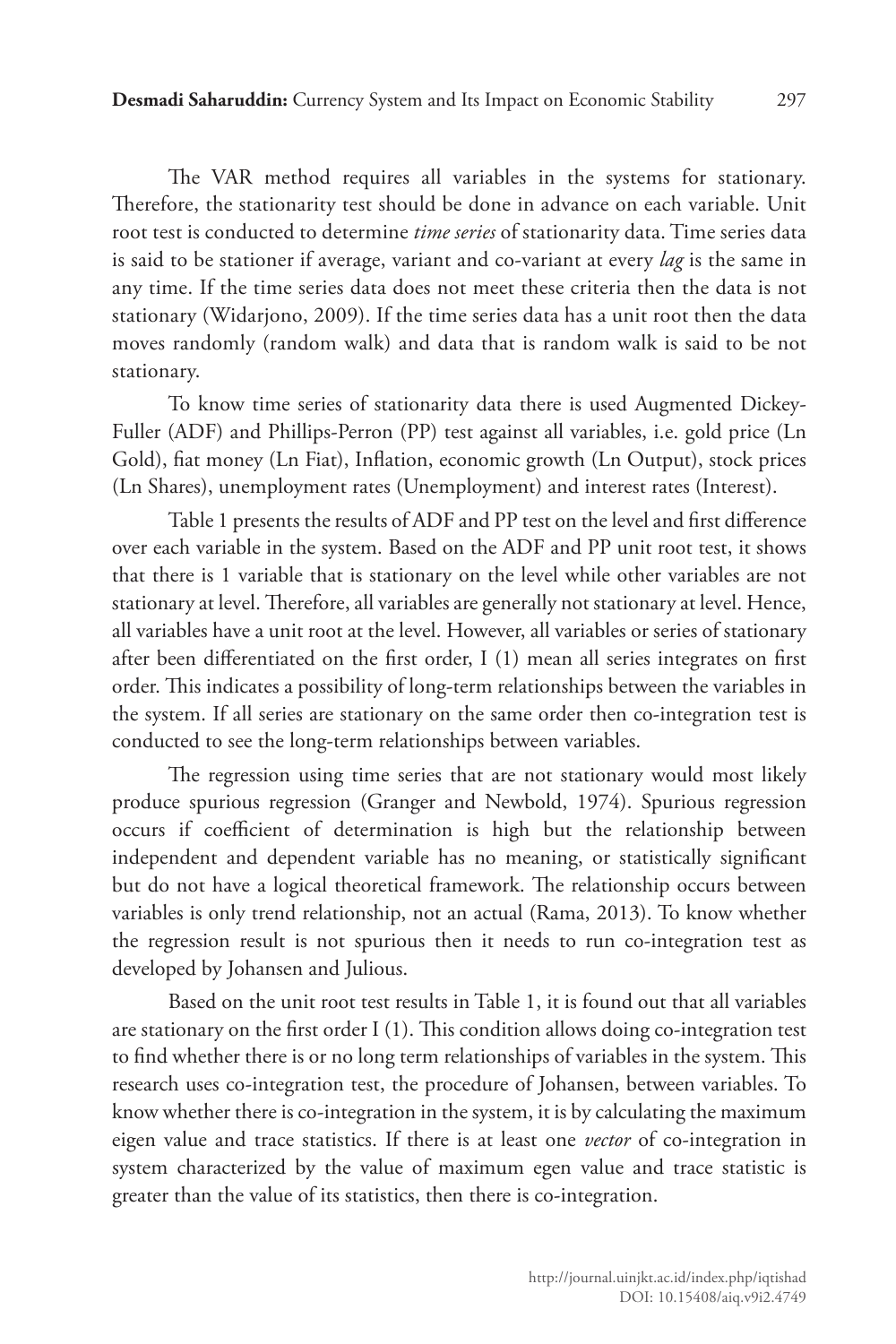| Table 2. Result of Johansen Co-integration Test |  |
|-------------------------------------------------|--|
|-------------------------------------------------|--|

| Hypothesized<br>No. of $CE(s)$ | Eigenvalue | <b>Trace</b><br><b>Statistic</b> | 0.05<br><b>Critical Value</b> | $Prob.**$ |
|--------------------------------|------------|----------------------------------|-------------------------------|-----------|
| None $*$                       | 0.437262   | 165.1525                         | 150.5585                      | 0.0057    |
| At most 1                      | 0.333566   | 111.6829                         | 117.7082                      | 0.1131    |
| At most $2$                    | 0.223787   | 73.94221                         | 88.80380                      | 0.3599    |
| At most 3                      | 0.182154   | 50.38274                         | 63.87610                      | 0.3970    |
| At most $4$                    | 0.163123   | 31.68215                         | 42.91525                      | 0.4058    |
| At most 5                      | 0.089833   | 15.12083                         | 25.87211                      | 0.5645    |
| At most 6                      | 0.066171   | 6.366989                         | 12.51798                      | 0.4152    |
|                                |            |                                  |                               |           |

Unrestricted Co-integration Rank Test (Trace)

Trace test indicates 1 cointegrating eqn(s) at the 0.05 level

\* denotes rejection of the hypothesis at the 0.05 level

\*\*MacKinnon-Haug-Michelis (1999) p-values

| <b>Hypothesized</b> |            | Max-Eigen        | 0.05                  |           |
|---------------------|------------|------------------|-----------------------|-----------|
| No. of $CE(s)$      | Eigenvalue | <b>Statistic</b> | <b>Critical Value</b> | $Prob.**$ |
| None $*$            | 0.437262   | 53.46956         | 50.59985              | 0.0245    |
| At most 1           | 0.333566   | 37.74072         | 44.49720              | 0.2249    |
| At most $2$         | 0.223787   | 23.55948         | 38.33101              | 0.7696    |
| At most $3$         | 0.182154   | 18.70058         | 32.11832              | 0.7514    |
| At most $4$         | 0.163123   | 16.56132         | 25.82321              | 0.4952    |
| At most 5           | 0.089833   | 8.753842         | 19.38704              | 0.7495    |
| At most 6           | 0.066171   | 6.366989         | 12.51798              | 0.4152    |

Unrestricted Co-integration Rank Test (Maximum Eigenvalue)

Max-eigenvalue test indicates 1 cointegrating eqn(s) at the 0.05 level

\* denotes rejection of the hypothesis at the 0.05 level

\*\*MacKinnon-Haug-Michelis (1999) p-values

Table 2 presents the result of Johansen co-integration test. This test uses lag 2 based on Akaike Information Criteria (AIC), residual on every VAR equation that is free from the problem of normality and autocorrelation. Based on the value of the Trace Statistics and Max-Statistics it is found out that there is 1 co-integration vector in the system. These findings indicate that all data of the variables used in this study, namely: gold price (Ln Gold), money supply (Ln Fiat), Inflation, economic growth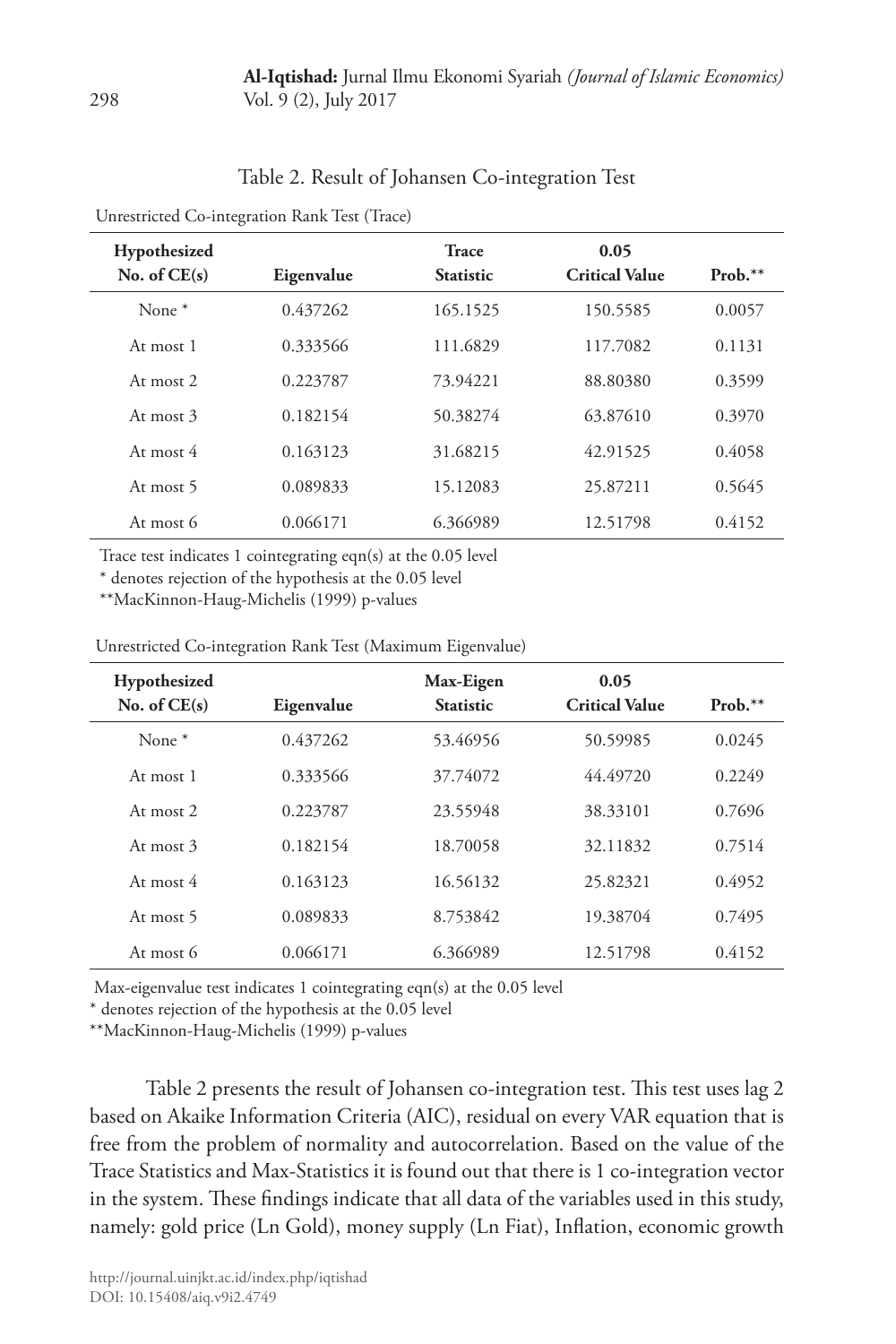(Ln Output), stock prices (Ln Shares), unemployment rates (Unemployment) and interest rates (Interest) integrated to each other, i.e. the entire variables tend to move towards the equilibrium in the long term. In other words, in every short-term period, all variables will mutually adapt to achieve long-term balance (equilibrium). This means that result of the estimation of the regression is not spurious, but it has long-term relationships between variables.

Based on the results of unit root test and Johansen co-integration test then it can do further testing to see the dynamic relationships among variables of gold as a proxy of commodity-based money system and M2 as proxy of fiat money system with a number of macroeconomic indicators, such as inflation, output, stock prices, unemployment, and interest.

| <b>Null Hypothesis:</b>                     | <b>Obs</b> | <b>F-Statistic</b> | Probability |
|---------------------------------------------|------------|--------------------|-------------|
| Ln_Fiat does not Granger Cause Ln_Gold      | 94         | 0.39132            | 0.6773      |
| Ln_Gold does not Granger Cause Ln_Fiat      |            | 0.52268            | 0.5947      |
| Ln_Output does not Granger Cause Ln_Gold    | 94         | 3.64476            | 0.0301      |
| Ln_Gold does not Granger Cause Ln_Output    |            | 3.0509             | 0.0523      |
| Ln_Stock does not Granger Cause Ln_Gold     | 94         | 3.74812            | 0.0274      |
| Ln_Gold does not Granger Cause Ln_Stock     |            | 1.60792            | 0.2061      |
| Unemployment does not Granger Cause Ln_Gold | 94         | 1.68838            | 0.1907      |
| Ln_Gold does not Granger Cause Unemployment |            | 0.30135            | 0.7406      |
| Interest does not Granger Cause Ln_Gold     | 94         | 0.85044            | 0.4307      |
| Ln_Gold does not Granger Cause Interest     |            | 5.21108            | 0.0072      |

Table 3. The Result of Granger Causality Test for Gold

*Note*: significant if the value of the probability is less than 0.01.

Granger postulated that a variable X is said to affect another variable Y, i.e. if the current Y can be predicted even better by using past values of X. This test examines if a free variable (the independent variable) has a comparison of non-free variable (the dependent variable) that is reciprocal. Granger Causality Test is a test performed to figure out the causal relationships between variables that are being analyzed. Related to this research, Granger Causality Test allows making comparison of the existence of the relationship of one or both directions of the variables used in the study. Quality Granger test result is displayed on Table 3 and Table 4. This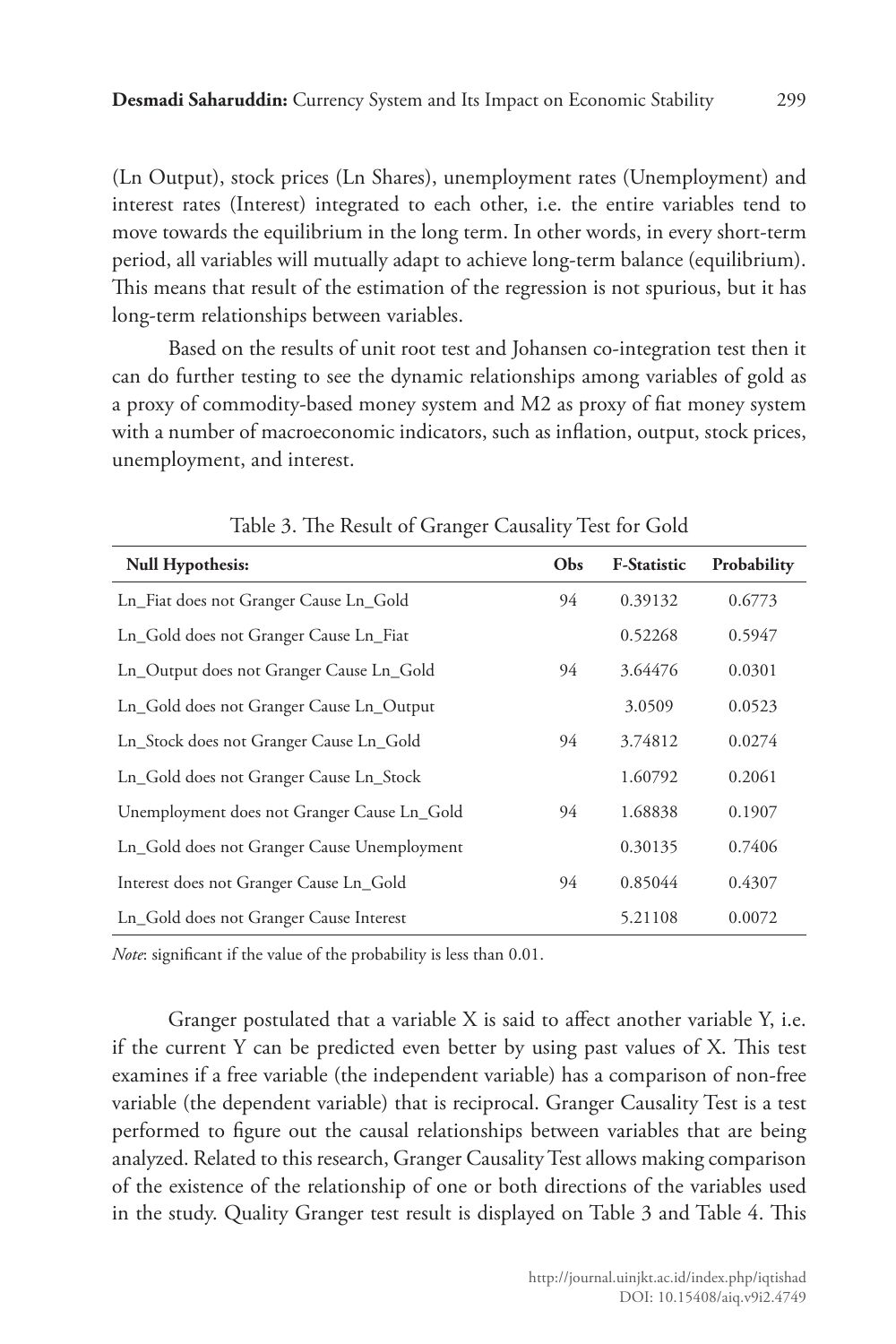research found out that there is a two-way relationship between economic growth (Ln Output) and gold price (Ln Gold). This shows that gold price has a reciprocity relation with the level of industrial production. It thus can be interpreted that the use of commodity-based money system (gold) can affect a country's economic growth rate, and vice versa.

Other interesting finding is that the gold price has a significant influence in one direction with the level of interest rates (interest). This means the gold-based money system can affect the variation that occurs at the level of interest rates. But instead, in commodity-based money system, interest rates do not have one-way causality in the currency system. This shows that gold-based currency system is relatively independent from the interest rate.

Table 3 also shows that stock prices have one-way causality with the gold price. This indicates that the stock price movements can have the significant effect against commodity-based money. But instead, the gold price has no effect against the same price. While the others variables are found to have no causal relationship with the gold price. This shows that commodity-based money does not have too much effect toward a number of specified variables.

| <b>Null Hypothesis:</b>                     | Obs | <b>F-Statistic</b> | Probability |
|---------------------------------------------|-----|--------------------|-------------|
| Inflation does not Granger Cause Ln_Fiat    | 94  | 0.0412             | 0.9597      |
| Ln_Fiat does not Granger Cause Inflation    |     | 0.06014            | 0.9417      |
| Ln_Output does not Granger Cause Ln_Fiat    | 94  | 0.72407            | 0.4876      |
| Ln_Fiat does not Granger Cause Ln_Output    |     | 1.30586            | 0.2761      |
| Ln_Stock does not Granger Cause Ln_Fiat     | 94  | 1.34606            | 0.2655      |
| Ln_Fiat does not Granger Cause Ln_Stock     |     | 1.79749            | 0.1717      |
| Unemployment does not Granger Cause Ln_Fiat | 94  | 1.0515             | 0.3537      |
| Ln_Fiat does not Granger Cause Unemployment |     | 1.75755            | 0.1784      |
| Interest does not Granger Cause Ln_Fiat     | 94  | 0.22123            | 0.802       |
| Ln_Fiat does not Granger Cause Interest     |     | 1.22131            | 0.2997      |

Table 4. The Result of Granger Causality Test for Fiat

*Note*: significant if the value of the probability is less than 0.05.

Table 4 presents the causal relationship between M2 or money supply and a number of economic variables in the system. The study found out that M2 did not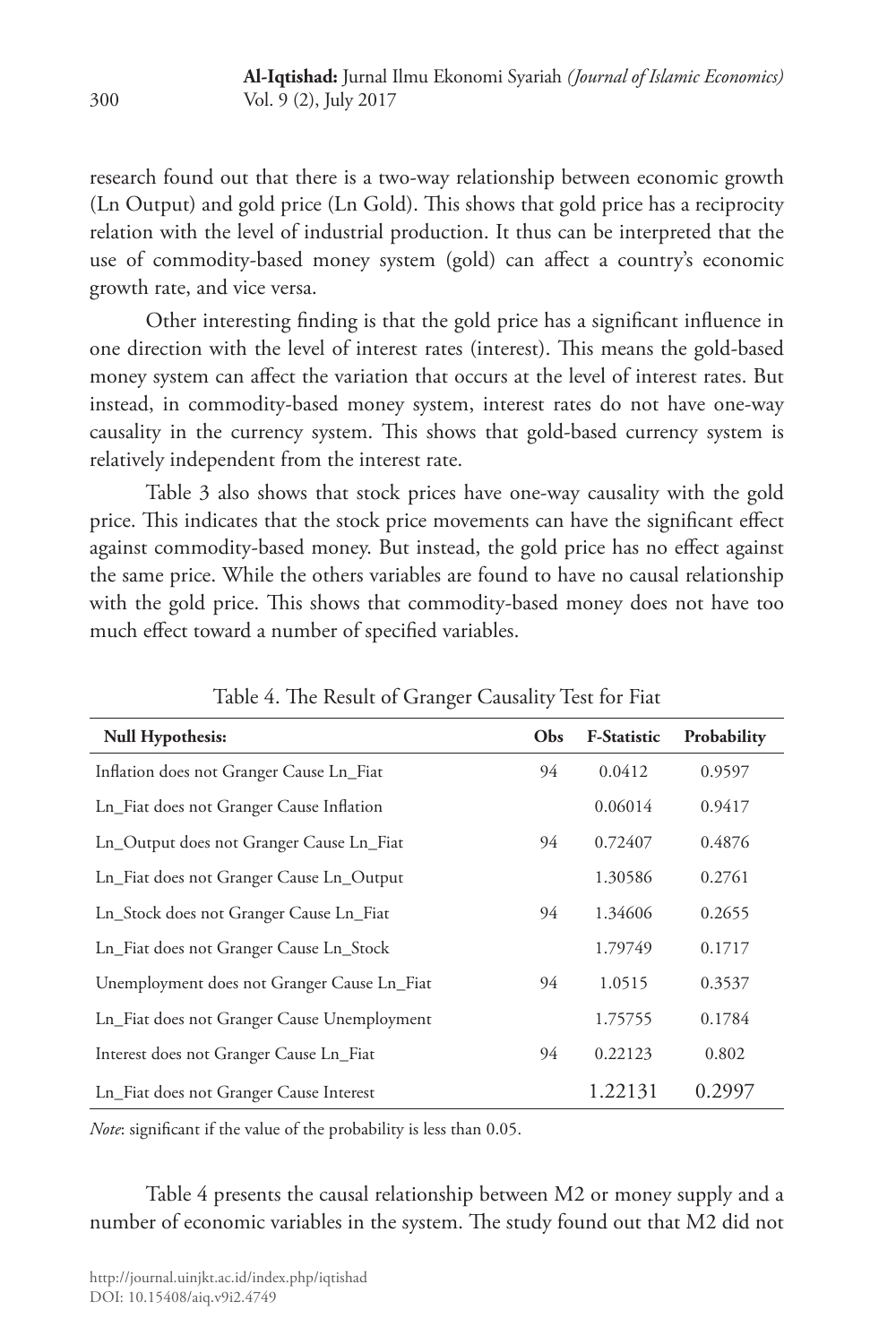have a causal relationship with all the variables used in this study, namely: inflation, economic growth, stock prices, unemployment rates and interest rates. This shows that the system of fiat money has no causality with macro economy variable and vice versa. Table 5 presents the summary of relationship patterns between the variables in the system.

This study also runs the correlation test between the variables used. The purpose of this test is to find out to what extent the relationship between the variables. The information is mainly to find out to what extent the gold price and M2 (money supply) have a relationship with macroeconomic variables, such as inflation, economic growth, stock prices, unemployment rates and interest rates. Surely this is to provide information on whether the money system (a commodity or fiat) has a correlation towards macroeconomic variables.

| Gold                                             | Fiat                                                                           |
|--------------------------------------------------|--------------------------------------------------------------------------------|
| LnFiat ======= LnGold                            | Inflation ======= LnFiat                                                       |
| $LnOutput \le$ =======> $LnGold$                 | $LnOutput = == == = LnFit$                                                     |
| LnStock =======> LnGold                          | LnStock ======= LnFiat                                                         |
| Unemployment ======= $LnGold$                    | Unemployment $=$ $=$ $=$ $=$ $=$ $=$ $\frac{1}{2}$ $\frac{1}{2}$ $\frac{1}{2}$ |
| Interest $=$ $=$ $=$ $=$ $=$ $>$ $\Gamma_n$ Gold | Interest $=$ $=$ $=$ $=$ $=$ $=$ $\blacksquare$ LnFiat                         |

Table 5: Summary of the Relationship

Table 6 presents the result of correlation test between the variables in the system. The gold price and inflation have a fairly high correlation (61%) with the value of negative influence. It means that the gold price has a reciprocal relationship with the level of inflation. Thus, in respect of a commodity-based money system, if gold prices increase then it will lower the rate of inflation. Of course this finding contrasts with the prevailing monetary theory in general that the system of fiat money (M2) is very vulnerable against the inflation. If the amount of money circulating in the economy is growing then potentially creates inflation or raises prices in general. Significant negative relationship is also seen between the gold price and the level of interest rates. Thus, in the gold-based money system, the gold price will have a negative relationship with the level of inflation. Other interesting finding is that the gold price has a significant negative correlation relationship with the unemployment rate. This means, in the gold-based money system, if the money is increasingly strengthened then it will reduce the unemployment rate. But in contrast, outcome of the correlation relationship between gold prices with economic growth is not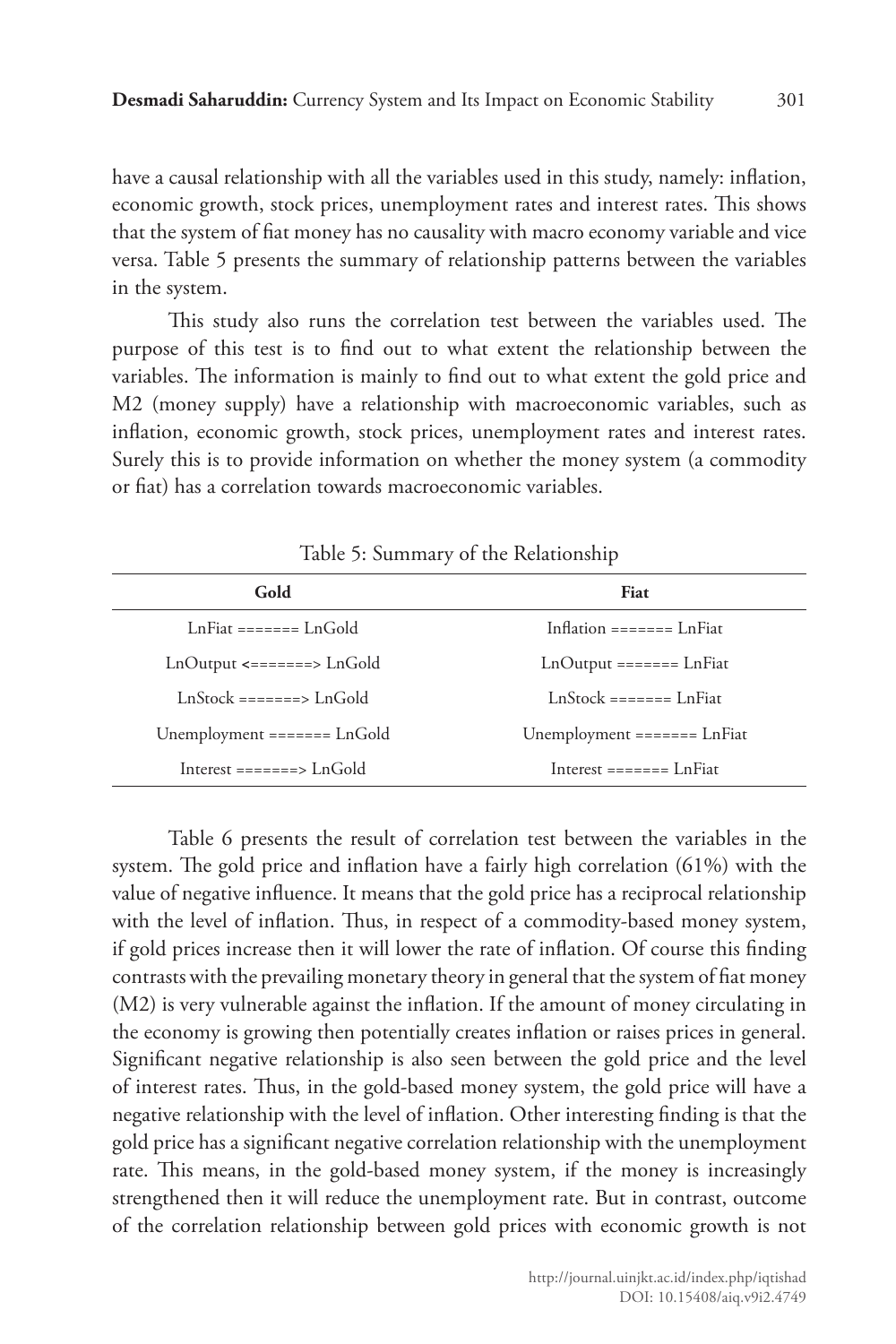significant. This indicates that the gold-based money is less able to maintain the economic growth.

| Variabel            | Gold    | Fiat    | Inflation | Output  |         | Share Unemployment | Interest |
|---------------------|---------|---------|-----------|---------|---------|--------------------|----------|
| Gold                | 1.00    | 0.92    | $-0.61$   | 0.06    | 0.89    | $-0.96$            | $-0.84$  |
| Fiat                | 0.92    | 1.00    | $-0.53$   | $-0.09$ | 0.88    | $-0.97$            | $-0.79$  |
| Inflation           | $-0.61$ | $-0.53$ | 1.00      | $-0.19$ | $-0.61$ | 0.64               | 0.81     |
| Output              | 0.06    | $-0.09$ | $-0.19$   | 1.00    | $-0.02$ | $-0.05$            | 0.06     |
| <b>Stock Prices</b> | 0.89    | 0.88    | $-0.61$   | $-0.02$ | 1.00    | $-0.89$            | $-0.90$  |
| Unemployment        | $-0.96$ | $-0.97$ | 0.64      | $-0.05$ | $-0.89$ | 1.00               | 0.84     |
| Interest            | $-0.84$ | $-0.79$ | 0.81      | 0.06    | $-0.90$ | 0.84               | 1.00     |

Table 6. The Result of Correlation Test between Variables

Table 6 also presents the correlation of the money supply (M2) with a number of variables in the system. Directions and numbers of correlation between macroeconomic variables with M2 are not much different to the previous gold price correlation results. This shows that money system (commodity-based money or fiat money) have correlation character with a number of macroeconomic variables. Meanwhile, the result of the correlation between gold prices with M2 has a correlation of over 90% with positive direction. This shows that both variables have a close relationship. It means that the changes of gold prices are highly influenced by the amount of money in circulation, and vice versa.

Analysis of variance decomposition (VDC) presents the change in value of a particular variable in a period, which is caused by the changes in the same variables and other variables during the previous period. In this study, analysis VDC used to quantify the contribution of the price of gold (gold Ln) as a representation of commodity-based currency system and money supply (Ln Fiat) as a representation of fiat money system of a number of macroeconomic variables as the indicators of economic stability. Analysis VDC used based on the method of Chlesky decomposition.

Based on the analysis in Table 7 VDC it found that the variation of commodity money (gold Ln) affected by the variation itself by 100% in the first period and decreased consistently in the next period, which amounted to 65.3% in the 20th period. While the influence of other variables in the innovation system is contributed only 17% in the 15th period and increased to 35% in the 20th period.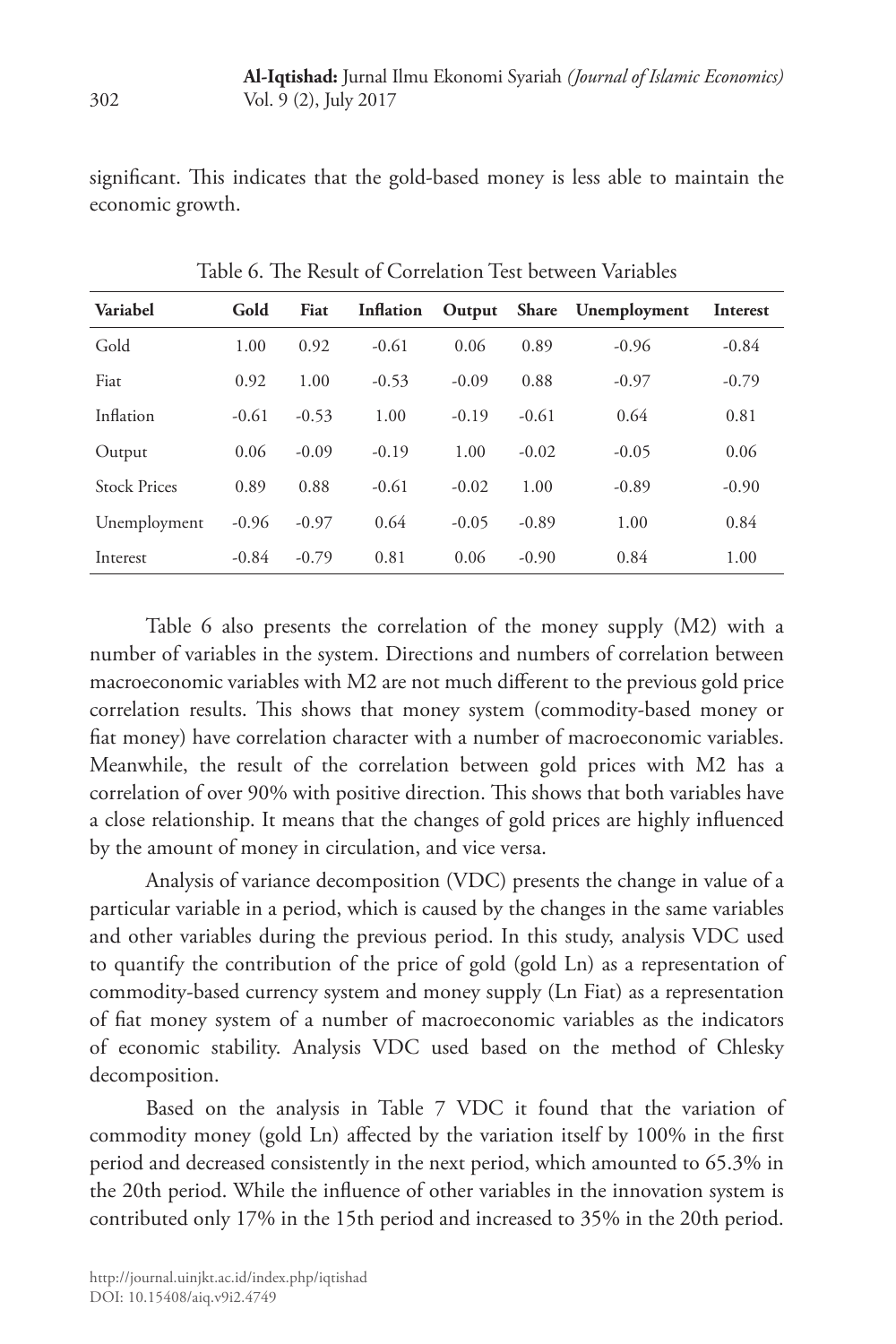| Variance          |              |        | Innovation in |       |       |       |          |       |  |
|-------------------|--------------|--------|---------------|-------|-------|-------|----------|-------|--|
| Decomposition     | Period       | LnE    | LnF           | LnInf | LnOut | LnS   | LnP      | LnInt |  |
| Money Commodities | $\mathbf{1}$ | 100.00 | 0.00          | 0.00  | 0.00  | 0.00  | 0.00     | 0.00  |  |
| (LnGold)          | 5            | 86.45  | 0.43          | 2.11  | 0.89  | 9.53  | 0.36     | 0.23  |  |
|                   | 10           | 82.53  | 1.89          | 2.09  | 1.77  | 9.04  | 2.35     | 0.33  |  |
|                   | 15           | 74.78  | 4.22          | 2.51  | 3.82  | 7.77  | 5.98     | 0.91  |  |
|                   | 20           | 65.30  | 7.12          | 2.68  | 6.32  | 6.70  | 9.60     | 2.27  |  |
| Fiat money        | $\mathbf{1}$ | 0.60   | 99.40         | 0.00  | 0.00  | 0.00  | 0.00     | 0.00  |  |
| (LnFiat)          | 5            | 4.82   | 91.44         | 1.26  | 0.25  | 0.58  | 0.21     | 1.44  |  |
|                   | 10           | 7.76   | 83.71         | 3.05  | 0.16  | 2.68  | 0.83     | 1.83  |  |
|                   | 15           | 7.66   | 78.93         | 2.73  | 0.14  | 5.71  | 1.22     | 3.61  |  |
|                   | 20           | 6.62   | 76.43         | 2.22  | 0.22  | 7.21  | 1.53     | 5.77  |  |
| Inflation         | $\mathbf{1}$ | 0.02   | 0.86          | 99.13 | 0.00  | 0.00  | 0.00     | 0.00  |  |
| (Inflation)       | 5            | 0.31   | 1.12          | 87.14 | 2.33  | 0.71  | 1.08     | 7.32  |  |
|                   | 10           | 0.57   | 1.83          | 78.25 | 3.10  | 7.32  | 1.64     | 7.29  |  |
|                   | 15           | 2.97   | 1.66          | 66.09 | 3.14  | 12.07 | 3.05     | 11.02 |  |
|                   | 20           | 6.19   | 2.18          | 59.41 | 3.17  | 11.18 | 3.88     | 13.99 |  |
| Economic growth   | $\mathbf{1}$ | 1.16   | 1.34          | 3.01  | 94.48 | 0.00  | $0.00\,$ | 0.00  |  |
| (LnOutput)        | 5            | 1.54   | 2.20          | 1.61  | 86.90 | 3.27  | 0.94     | 3.55  |  |
|                   | 10           | 3.36   | 5.21          | 2.23  | 77.53 | 3.84  | 2.37     | 5.46  |  |
|                   | 15           | 3.62   | 7.06          | 2.16  | 74.27 | 4.73  | 2.82     | 5.35  |  |
|                   | 20           | 3.56   | 7.72          | 2.67  | 73.01 | 4.90  | 2.88     | 5.26  |  |
| Stock price       | $\mathbf{1}$ | 0.14   | 0.19          | 0.15  | 2.21  | 97.31 | 0.00     | 0.00  |  |
| (LnShare)         | 5            | 4.54   | 0.34          | 3.49  | 6.24  | 70.21 | 0.38     | 14.81 |  |
|                   | 10           | 11.86  | 2.03          | 9.59  | 4.53  | 46.16 | 0.74     | 25.09 |  |
|                   | 15           | 13.48  | 3.51          | 11.92 | 4.14  | 41.99 | 0.75     | 24.21 |  |
|                   | 20           | 13.09  | 3.56          | 11.58 | 4.05  | 41.66 | 1.46     | 24.61 |  |
| Unemployment Rate | $\mathbf{1}$ | 0.18   | 1.24          | 0.00  | 3.73  | 0.39  | 94.45    | 0.00  |  |
| (Unemployment)    | 5            | 0.23   | 1.06          | 3.66  | 2.96  | 1.62  | 90.32    | 0.15  |  |

Table 7: The Result of Variance Decomposition Test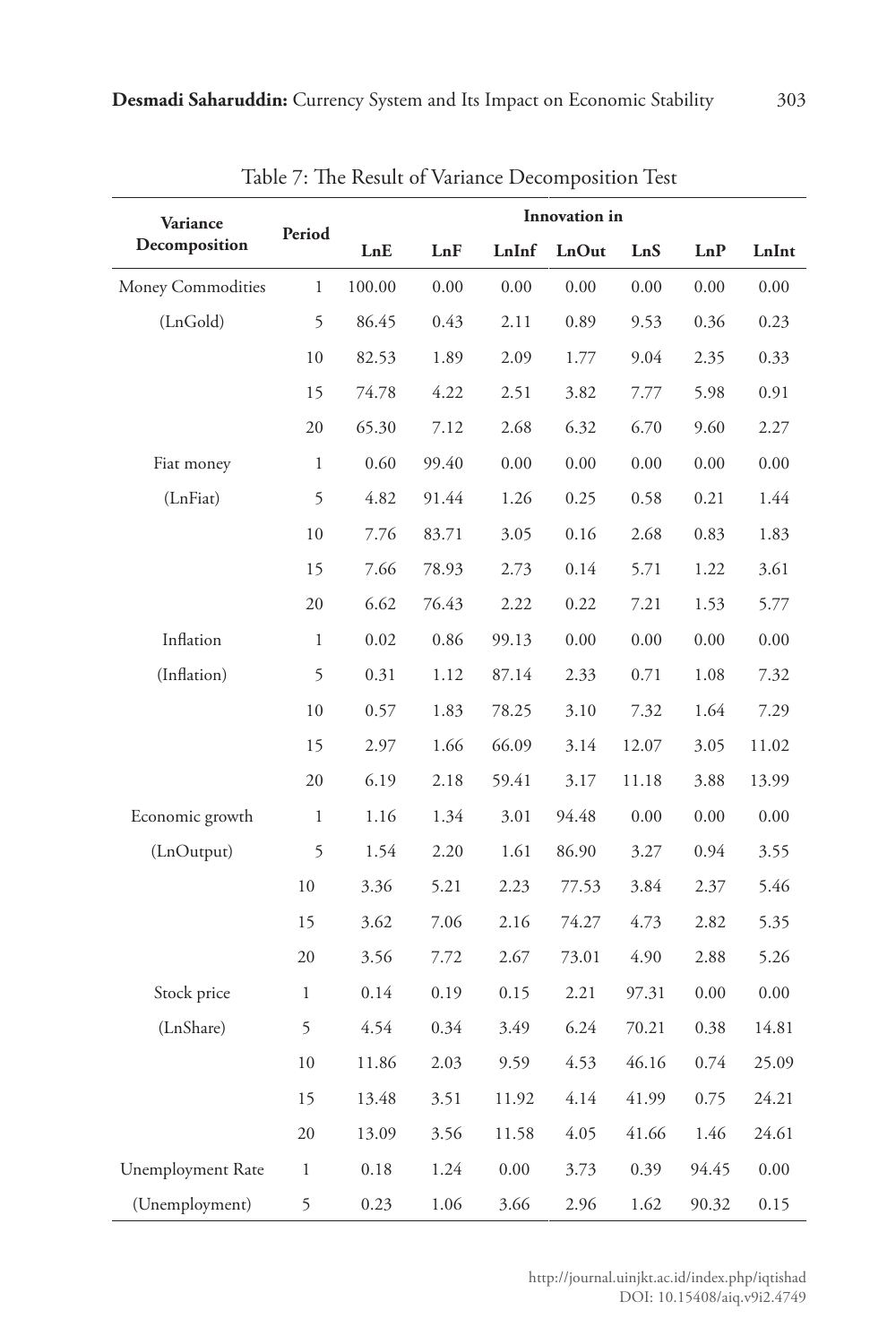**Al-Iqtishad:** Jurnal Ilmu Ekonomi Syariah *(Journal of Islamic Economics)* Vol. 9 (2), July 2017

|               | 10 | 0.35  | 1.10 | 9.27  | 13.10 | 3.26  | 72.62 | 0.30  |
|---------------|----|-------|------|-------|-------|-------|-------|-------|
|               | 15 | 0.26  | 0.78 | 9.76  | 20.25 | 3.34  | 64.90 | 0.72  |
|               | 20 | 0.24  | 0.61 | 9.02  | 24.33 | 3.22  | 61.09 | 1.48  |
| Interest rate | 1  | 0.49  | 1.77 | 7.78  | 1.87  | 17.54 | 1.35  | 69.20 |
| (Interest)    | 5  | 14.81 | 0.67 | 26.87 | 0.92  | 11.50 | 0.27  | 44.95 |
|               | 10 | 19.42 | 2.20 | 34.05 | 0.54  | 8.46  | 0.22  | 35.12 |
|               | 15 | 17.76 | 2.22 | 31.60 | 0.59  | 13.95 | 1.30  | 32.58 |
|               | 20 | 16.82 | 2.64 | 28.49 | 0.85  | 13.81 | 3.02  | 34.36 |
|               |    |       |      |       |       |       |       |       |

This shows that the shock that occurs on other variables has increased contribution to the variation of the price of gold (gold Ln). Thus, in a long period, the variation in the price of gold is influenced by the innovations that occur in other variables, such as output, inflation rate, stock prices and unemployment. VDC Results for M2 is not much different from the results of Ln Gold. In fiat money system, a variation that occurs in M2 is strongly influenced by itself. This is reflected in the value of VDC at the beginning of period amounted to 99.4% and decreased slightly in subsequent periods became 76.4% in the 20th period. The influence of other variables in the system such as interest rates, stocks and inflation is contributed only 5.77%, 7.21% and 2.22 % respectively in the period of the 20th. These results indicate that other variables did not significantly affect the variations that occur in M2 (Ln Fiat).

The variations, which occur in inflation is not too large and significantly contributed by the innovation that happen on the price of gold (Ln gold) and M2 (Ln Fiat), the contribution of each is equal to 6:19 and 2:18 in the period of the 20th. It shows that inflation is not unduly influenced by the currency system used by a country. As for the variation of economic growth (Ln Output), only contributed at 3.56% by the price of gold and 7.72% by M2. These findings suggest that the contribution-based on fiat money system is greater in the variation that occurs in output, but its contribution is not significant.

Contributions innovation price of gold (Ln gold) is relatively higher in the stock price variations. Its contributions have increased at the beginning of the period (0.14%) to the period of the 15th (13.48%) and then decreased to 13.08 at the end of the period of 20th. It means that gold prices contribution to the variations in prices did not experience the same consistency even tend to go up and down in line with the increase in the period. Meanwhile M2 innovation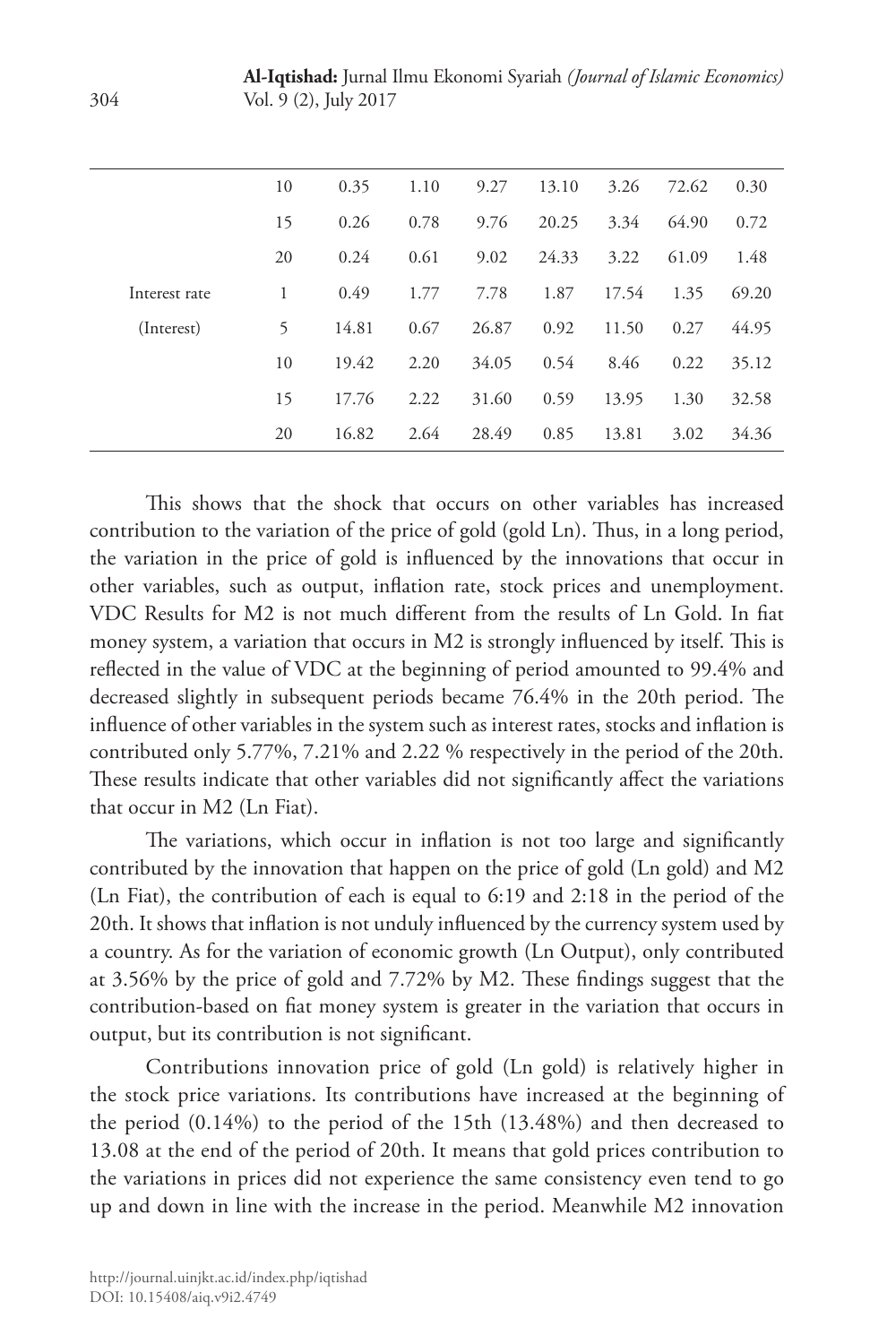contribution to the variations in stock prices is very small and insignificant, only 3.56% in the period of 20th.

VDC results also show that innovation that happened neither in the gold price nor with M2 do not significantly contribute to the variation or shock that occurs in the unemployment rate. Means that, the currency system used, whether based on commodity or fiat not contributes to the forecast error at the level of inflation. An interesting finding from Table 7 there is about  $19\%$  in the  $10<sup>th</sup>$  period of price of gold innovation contributions (Ln gold) to the variations that occur in interest rates (Interest). However, the contribution has decreased gradually in the next period. While M2 innovation (Ln Fiat) is not much significantly contribute to variations in interest. This shows that the system of commodity-based money will only have a relatively large impact on the variation of interest rates in the economy. Based on the VDC test results can be concluded that the system of currency (or commodity-based money or fiat) is not much contribute to the variation that occurs in macroeconomic variables. Thus, both systems have a dynamic relationship with macroeconomic variables.



Figure 1: The Result of IRF Test against Shock in Ln Fiat

http://journal.uinjkt.ac.id/index.php/iqtishad DOI: 10.15408/aiq.v9i2.4749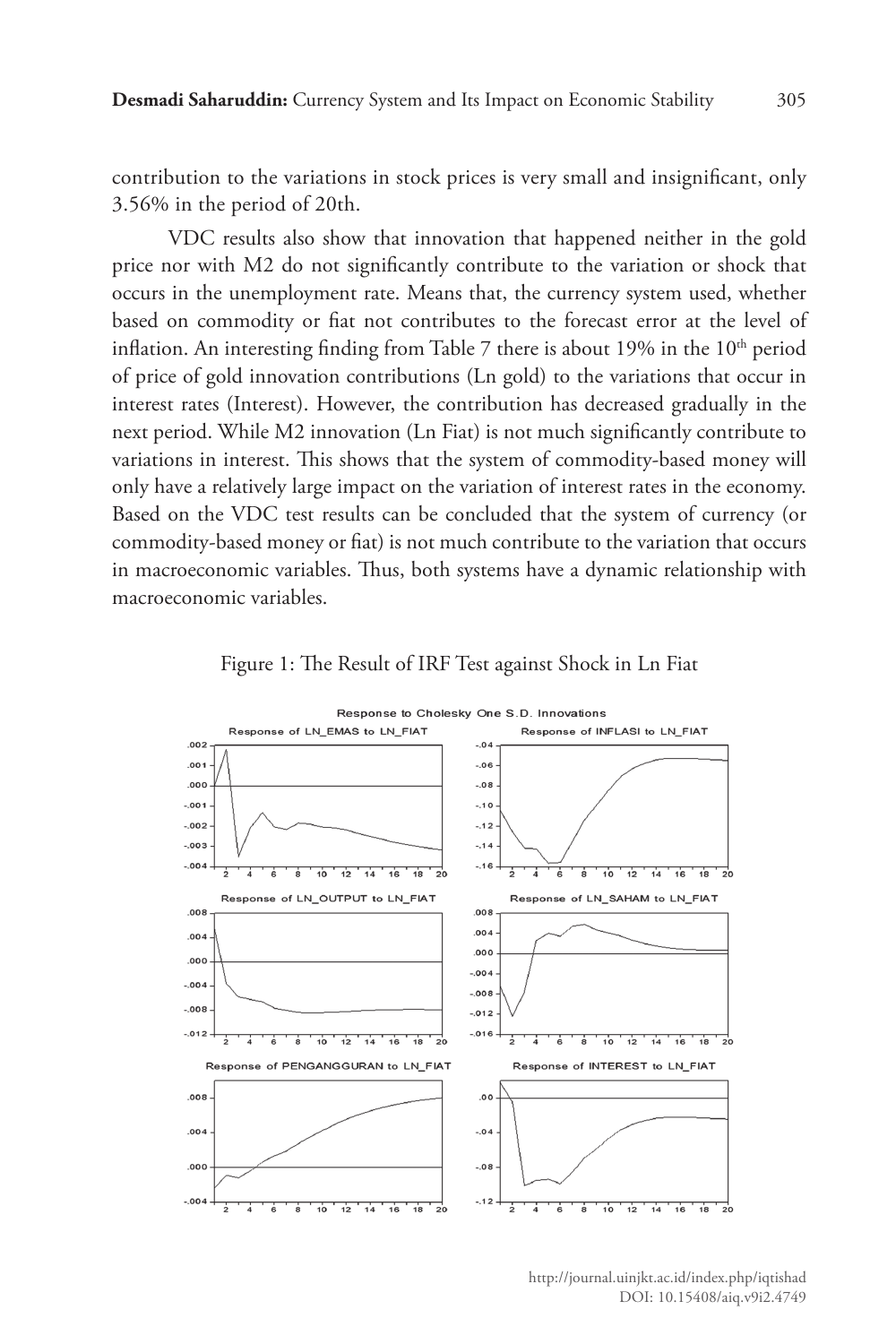To present a more in-depth analysis of the dynamic relationship between the currency system (commodity-based currency and fiat money) and a number of macroeconomic variables as indicators of economic stability, this study adopts the analysis of response function (IRF). IRF analysis confirmed the dynamic response of all variables to the shock of one standard deviation in the variables in the system. In this study, only discussed impulse response which associated with the shock (shock) that derived from the price of gold (Ln Gold) and M2 (Ln Fiat) to the level of inflation rate (inflation), economic growth (Ln Output), the stock price (Ln Shares), the unemployment rate (unemployment), and the rate of interest (interest).

IRF analysis results show how a variable response on the shock, which occurs on other variables in a system served throughout 20 periods of time (time horizon). Figure 1 shows the dynamic response of macroeconomic variables (inflation rate, output, stock prices, unemployment and interest rates against the deviation shock standard to the variable price of gold (Ln gold) and M2 (Ln Fiat).

The response of inflation at the beginning of the period is negatively increasing until the 6th period. Furthermore, the response experienced a decrease trend until the period of the 14th and experiencing stable up to the period of the 20th. The response of inflation to shocks that occurred on M2 is negative and decreasing, and tends to be stable in the long-term shows that M2 has a negative impact on inflation and stable in the long term. Surely this is different with the monetary theory, which says that the fiat money system has the potential to create inflation if M2 has increased.

Response Ln Output (economic growth) against shock M2 (Ln Fiat) is not much different from the previous Inflation response. In period 1, the Ln Output response was positive but gradually becomes negative in the 2nd period and onward; it has increased through the period 8th. After that period, Ln Output response against M2 innovation relatively stable until the 20th period. These results indicate that the shock that occurs in M2 responded negatively by economic growth and tend to be stable at a longer period. Thus, money system based on fiat will impact negatively and significantly to variations in economic growth in the short term. Similar response relatively is shown by the interest rates (Interest) against the shock, which occur in M2 (Ln Fiat). Innovation happens at M2 responded negatively by the interest which tends to strengthen (negative) at the beginning of the period and experienced a stable negative after the 14th.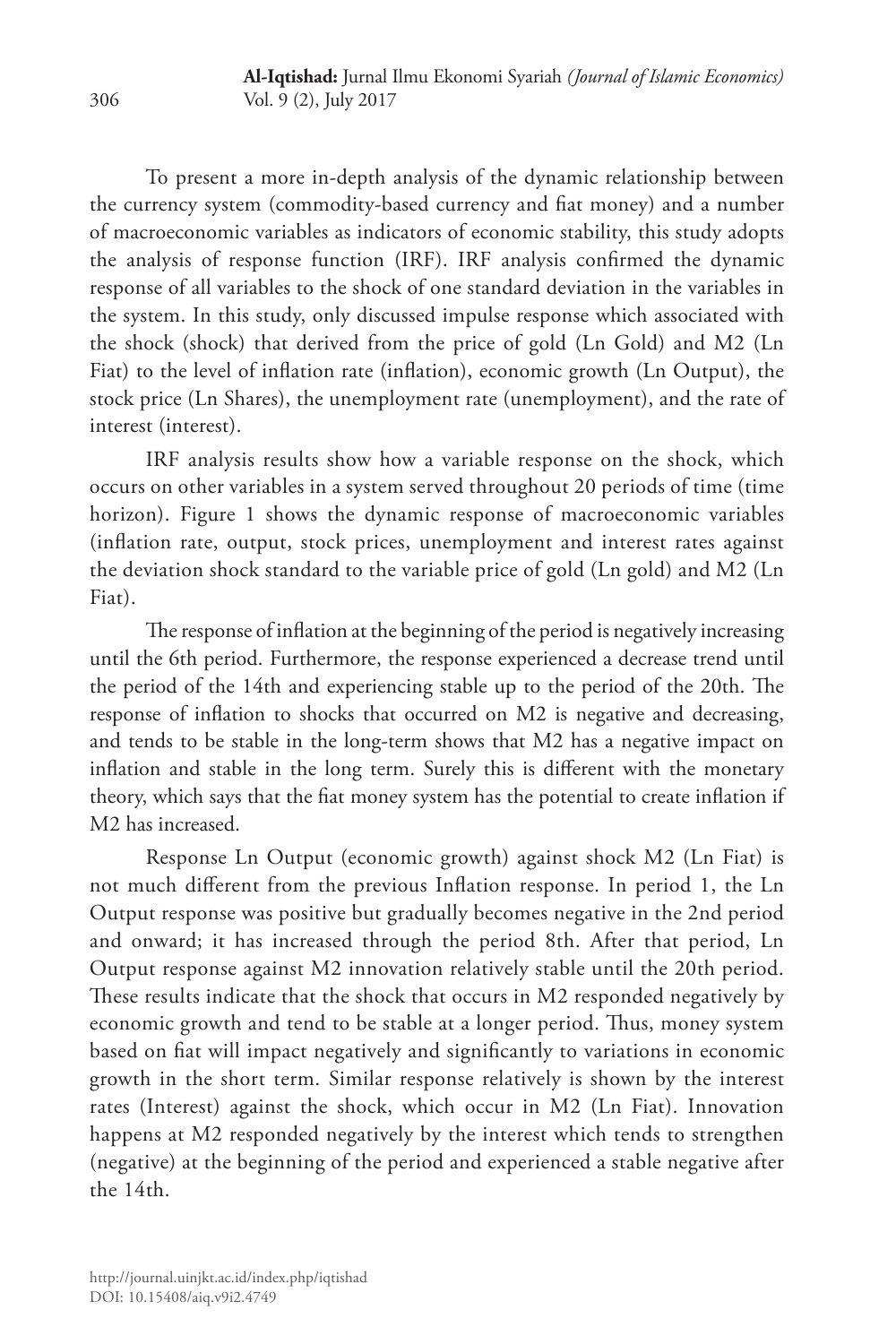

Figure 2: The Result of IRF Test against Shock in Ln Gold

Different responses relatively show by the unemployment rate variable (unemployment) and stock prices (Ln Shares). Both of these variables showed a positive response in the long term if there is any shock in the money supply (Ln Fiat). In detail, from the period of the 1st to 4th period, the shock on M2 responded negatively and then turned negative after period of 4 to the 20th. Unemployment rate response is relatively increased consistently in the long term. These findings indicate that the shock in fiat currency may stimulate positively on the unemployment rate. It likewise happens to the stock prices, the shock on M2 responded negatively at the beginning of the period and changed the direction to be positive after the 4th period and tend to be stable in the long term.

Figure 2 presents the response of inflation rate, output, stock prices, unemployment and interest rates to the shock that occurred in the price of gold (Ln gold) as a representation of commodity-based currency as developed in this study. IRF test results showed that inflation respond positively to the shock that occurs at the Ln Gold. In detail, in period 1, the response was relatively small and furthermore increased the response to stabilize after a period of 10th. These results certainly confirm that the system of commodity-based money has inflation nature, not much different from the system based on fiat money as defined in monetary theory. Means that, the use of system on commodity-based money does not mean free of inflation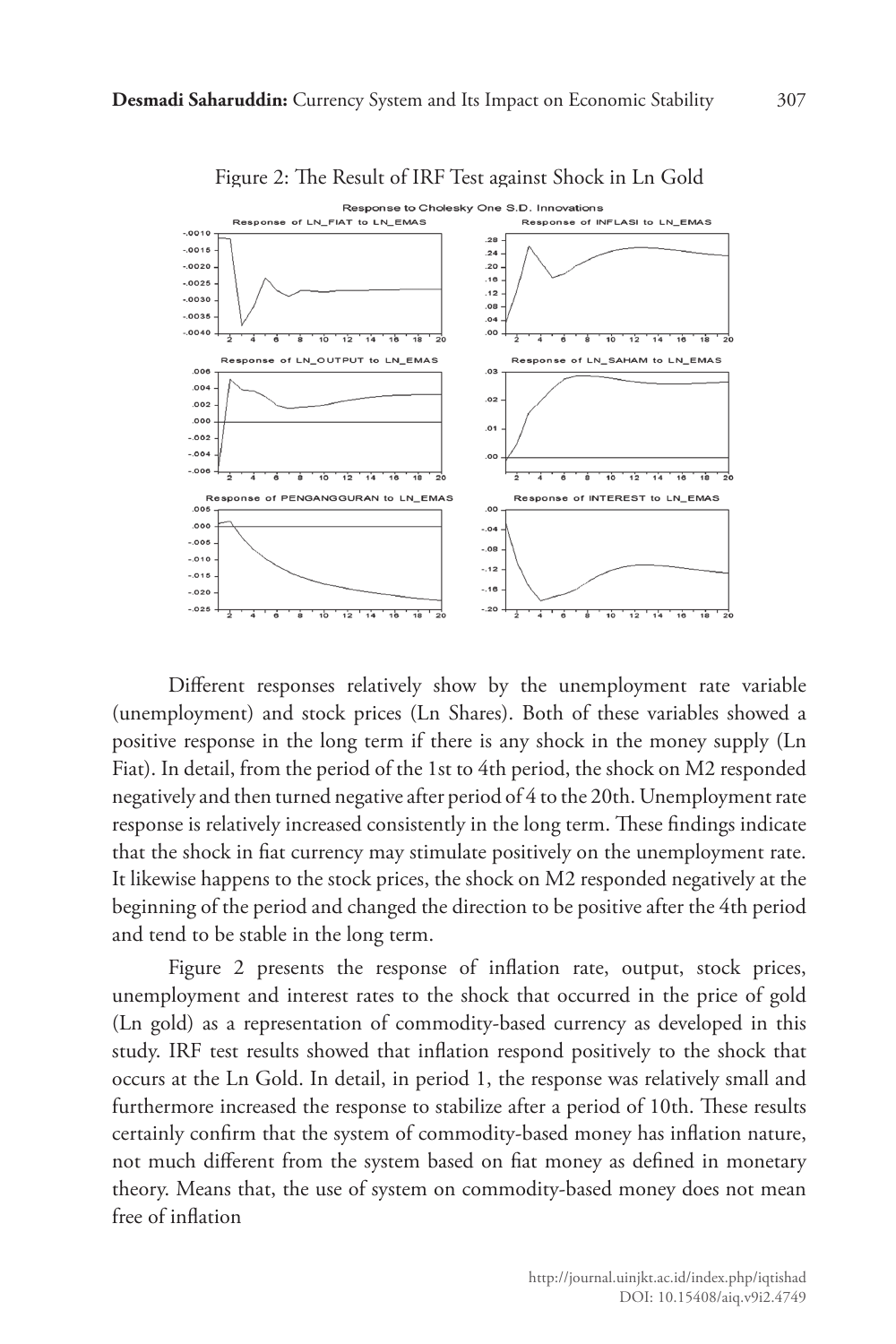Response Ln Output towards Ln Gold shock is positive and tends to be stable after the fourth period. This result indicates that the system of commoditybased money (gold) can have positive influence on economic growth. However, the pattern dynamics of these two variables lasted only dynamic in the first period to fourth period and after that tend to be stable. Shock Ln Gold is also significant positively response by the price of the shares (Ln Shares). Therefore gold price movement significantly affects the forecast error of variations in stock prices. Mean that, the gold price movement is quite has impact on the stability of share prices.

Instead, the result of IRF in Figure 2 shows that the unemployment rate (unemployment) and interest rates (interest) respond significantly negative towards Gold Ln shock. This means that the system of commodity-based money may adversely affect the level of interest rates and unemployment. Thus, the system of gold-based money may be relied upon to solve the social problems such as unemployment and may lower interest rates in the economy.

Hasan (2008) conclude: first, return to gold standard at the international level is not considered either desirable or practicable for some reasons. Second, there is no point in having domestic gold standard. Third, having gold dinar as money is not a sharia requirement. Fourth, the issue in monetary economics is to keep the supply of money under control, not of its being made of something valuable as a commodity. Palalic and Bajram (2012) show the stability and security of the trends by using gold dinar. Because there is no negatively affected by fluctuations if merchandise were exchange in a particular currency. Dali and Razak (2013) also said that gold dinar is a perfect value keeper. It can be kept for future use, un-creatable indestructible and does not cause inflation. Yusuf et.al (2002) said that the implementation of Gold Dinar would stop the speculators menace.

Santoso and Ahmad (2016) showed that Acehnes support, are aware, and involved in the implementation of the gold dinar. The economic factor is the most influential factor for public acceptance of the gold dinar, followed by investment and Islamic value, political factor, and social factor. Besides that, this study reveals that people seek economic stability to enhance economic welfare and assurance of investment based on money with intrinsic value. Yaacob and Ahmad (2014) found that the rate of inflation and the value of world gold are much lower and more stable during the gold standard phases than the fiat money. This indicates that the move to return to gold currency is more apt in the bid to ensure global economic stability.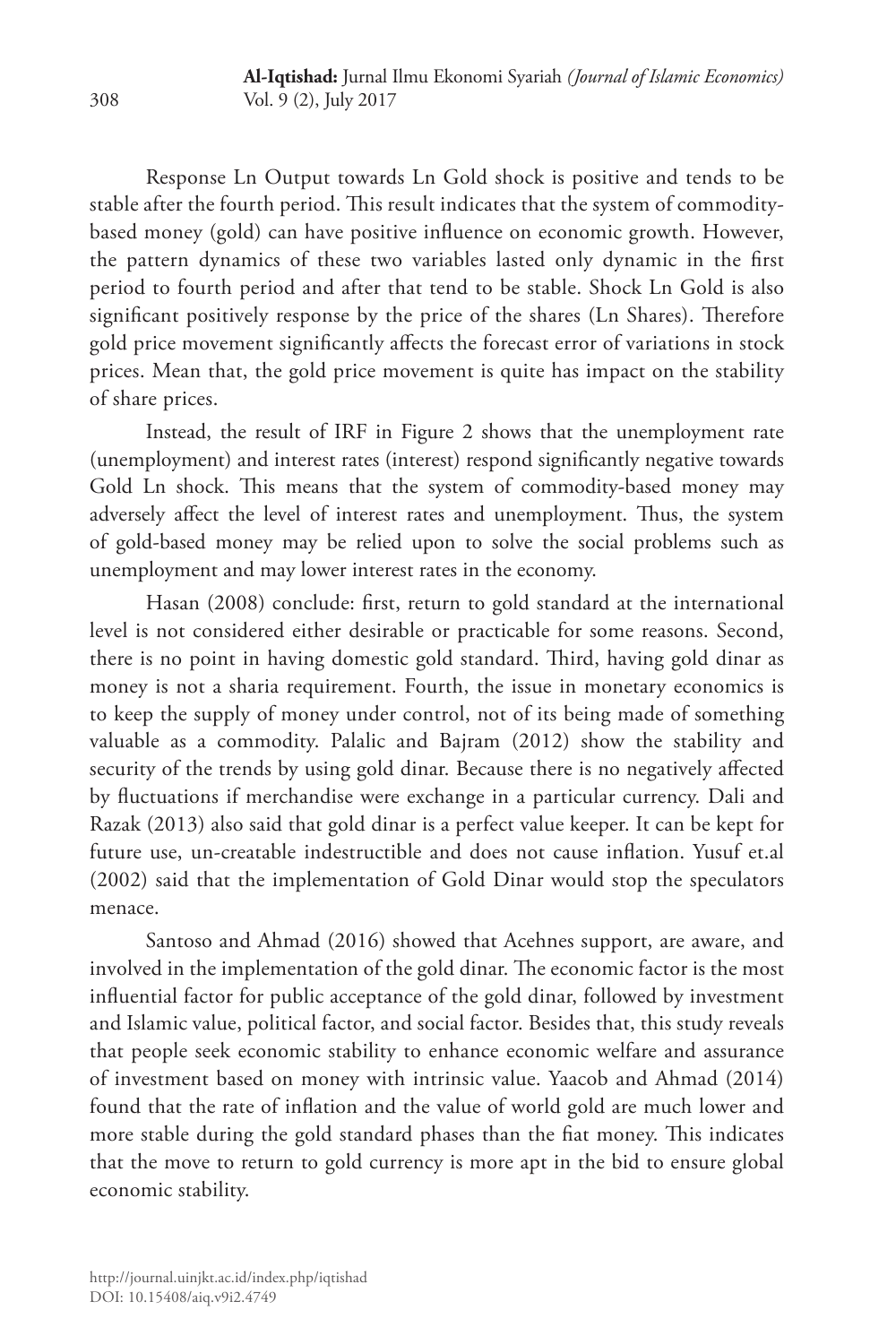#### **Conclusion**

This study analyzes empirically how the dynamic relationship between the prices of gold as a representation of a system based on money commodity to the money supply (M2) as a representation of money system based on fiat against a number of macroeconomic variables such as inflation rate, production (output), price stocks, the level of unemployment and interest rates. Whether the systems have dynamic effect on a number of macroeconomic issues?

This study found that in general the two systems of money (commodity and fiat) have a dynamic relationship that is likely to be similar to each other. It means that the two systems do not have contrast distinction. Indeed, it was found that the system of commodity-based money is not free of inflation, as propagated by the supporters of the dinar and dirham (*dinaris*t). Therefore, the system on commoditybased money can be the source of the increases of prices in the economy. These findings are certainly different from historical studies mentioned that the source of the increases price issue in Mamluk era due to the displacement of gold money system to money system. Even the fiat money system actually has negatively impact on inflation. Thus, blaming the fiat system as a source of inflation is not fully accurate because the gold prices actually responded positively by the rate of inflation. However, the system of commodity money is effective in the dynamic economic growth and unemployment and on the contrary in the fiat money system. Therefore, the system of gold-based money is reliable neither in creating high economic growth nor in reducing the unemployment rate.

#### **References**

- Al-Maqrizi. (1956). *Ighasah al-Ummah bi Kasyfi al-Gummah*. Damaskus: Mansyurat Dar Ibn al-Walid.
- Al-Maqrizi . (1997). *Al-Suluk li Ma'rifati Duwal al-Muluk Juz 1*. Beirut: Dar al-Kotob al-Ilmiyah.
- Allouche, A. (1994). *Mamluk Economics A Study and Translation of Al-Maqrizi's Ighathah*. Salt Lake City: University of Utah Press.
- Dali, S.Z. B.M. & N.B.A. Razak. (2013). Implementation Gold Dinar: Is It Feasible? *Prosiding Persidangan Kebangsaan Ekonomi Malaysia VIII, Jilid 3*.
- Dipraja, S. (2011). *Siapa Bilang Investasi Emas Butuh Modal Gede (Who Says Gold Investment Requires Huge Funds)*. Jakarta: PT. Bumi Aksara.
- Hasan, Z. (2008). Ensuring Exchange Rate Stability: Is Return to Gold (Dinar) Possible? *Journal of King Abdul Aziz University: Islamic Economics, 21 (1)*: 3-25.